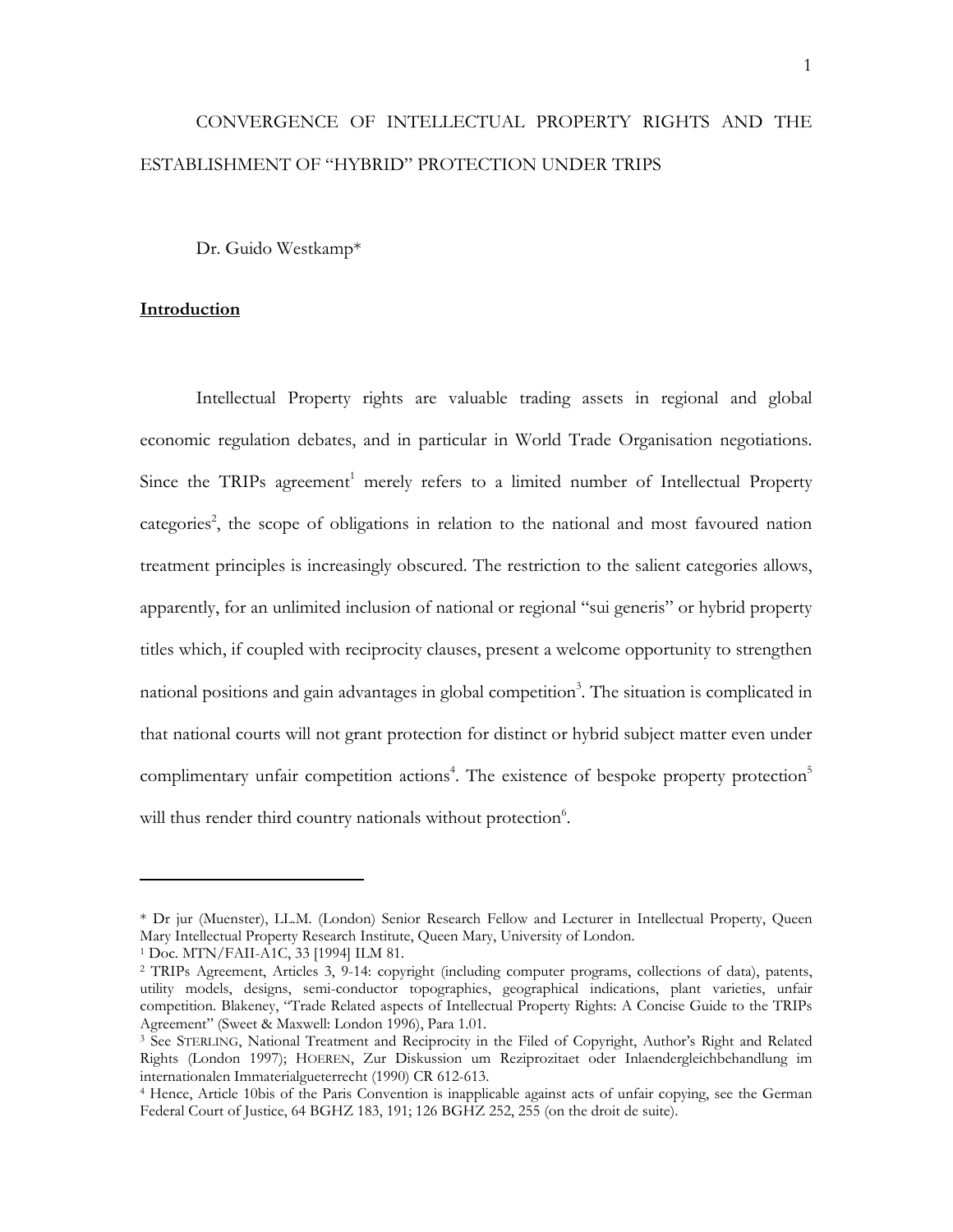From the viewpoint of reciprocal treatment, this generates a critical situation, as evidenced by the history of reciprocity conflicts in relation to semi conductors<sup>[7](#page-1-0)</sup> and databases, and the ongoing divergence in relation to the protection of computer software, business and diagnostic methods under patent law. The effect of fostering "modern" technologies at national or regional levels, in particular in relation to the information and biotechnology industries, can clearly be witnessed in the much more complex traditional knowledge debate. Developing countries here demand a form of protection against the factual expropriation of such knowledge through existing Intellectual Property rights<sup>8</sup> by third parties. This certainly presents a direct response to the ongoing thickening of information assets in the industrialised world $\degree$ , in particular for the benefit of the information and biotechnology industries.

It is likewise obvious that the introduction of hybrid rights is not just a matter of achieving a superior position for global negotiations, or a simple retaliation weapon. The

<sup>5</sup> See, in relation to performance rights, Federal Court of Justice (1986) GRUR 454, 456, 457 – *Bob Dylan*. The German Federal Constitutional Court did not accept a violation of property though it recognised that these existed despite the lack of reciprocal protection, cf. German Constitutional Court (BVerfG) (1990) GRUR 438, 442 *– Bob Dylan*. See also Federal Supreme Court (1987) GRUR 60, 63 – *Die Zauberflöte*, in relation to phonograms.

<sup>6</sup> On the possible application of complimentary unfair competition protection see WESTKAMP 6 [2003] JWIP 828 (836-841); in relation to the database directive, a violation of Article 10bis has been surmised due to fact that the sui generis rights presents a form of misappropriation in the guise of an Intellectual Property right (see KATZENBERGER, "Internationalrechtliche Aspekte des Schutzes von Datenbanken" (1992) ZUM 332; GELLER, "Neue Triebkraefte im internationalen Urheberrecht" (1993) GRUR 525. However, the obligation to protect against such acts under Article 10bis (2), (3) is doubtful since Article 10bis seems to be directed against acts of consumer/origin confusion and misrepresentation, see HENNING-BODEWIG, "Wirksamer Schutz gegen

<span id="page-1-0"></span><sup>&</sup>lt;sup>7</sup> Semi conductor chip protection was first introduces by the USA (United States Semi Conductor Chip Protection Act 1984, 17 U.S.C. 9), including a reciprocity clause (17 U.S.C. 9  $\Diamond$  902 (a) (ii)). See, further, DREIER, National Treatment, Reciprocity and Retorsion – The Case of Computer Programs and Integrated Circuits, in: Beier/Schricker, From GATT to WIPO (VCH: Weinheim 1994), p. 63.<br><sup>8</sup> BLAKENEY, "Protection of Traditional Medical Knowledge of Indigenous People", 19 [1997] EIPR 298.<br><sup>9</sup> REICHMAN, Compliance with the TRIPs Ag

<span id="page-1-1"></span>

<span id="page-1-2"></span><sup>345, 347.</sup>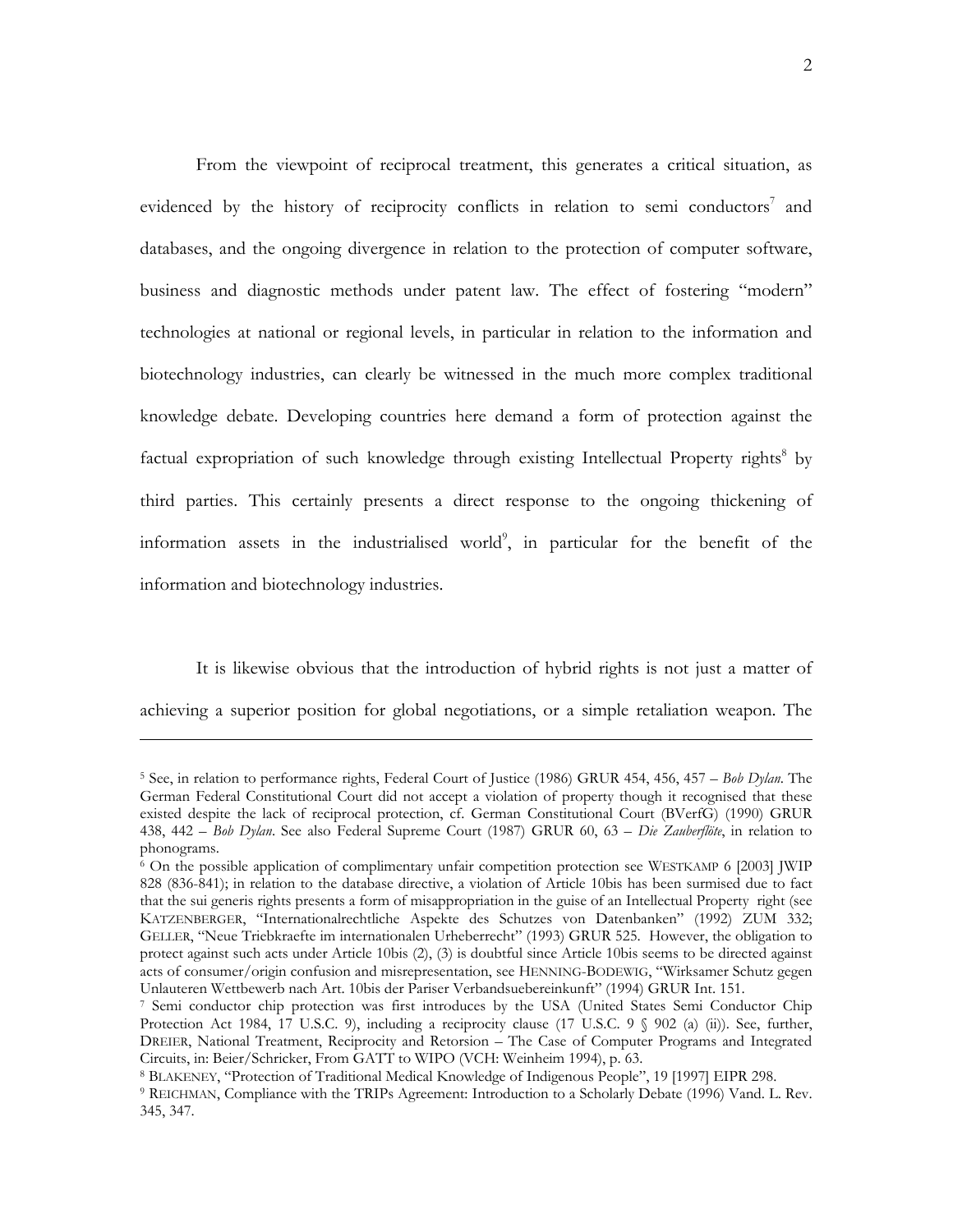reasons why hybrid rights are enacted is only inadequately definable as a genuine "horse trading" issue. The TRIPs agreement sets forth the obligation to broadly protect under both copyright and patent law. On a domestic level, one of the aims underlying the introduction of novel Intellectual Property titles results from the ongoing convergence of rights, i.e. the overlapping of categories and protection principles. On regional levels, harmonisation obligations, in particular between the copyright / droit d'auteur systems, may yield such convergence. Legal convergence, thus, is a response to various complex and closely intertwined economic, political and legal evolutions.

First, the increase of economic values in knowledge and information: This is not restricted to the information technology industries<sup>10</sup> but is equally present in all other modern industries, in particular in the biotechnology sector. Hybrid protection thus presents a primarily pragmatic solution. Assets are either included into existing categories by a subsequent modification and/or by providing bespoke legislative solutions, or implemented through sole standing legislation.

Secondly, Intellectual Property categories are converging due to a general shift from more defined protection principles towards safeguarding an investment. Although this is rarely expressed in statutory law, it is clear that copyright protection for software or databases, or design protection for semi conductors<sup>11</sup> is not afforded following the insight that the respective subject matter represents aesthetic creations. The relevant Intellectual

<span id="page-2-1"></span><span id="page-2-0"></span>

<sup>&</sup>lt;sup>10</sup> MCMANIS, Taking TRIPs on the Information Superhighway [1996] 41 Vill. L. Rev. 207, 232, 244.<br><sup>11</sup> Regulation 87/54/EEC on the Legal Protection of Semi Conductor Topographies leaves the final accommodation and form of protection to the member states. Most members states protect semi conductors for the design of the three dimensional topography but have opted for sole standing legislation coupled with industrial property/registration requirements. The United Kingdom, conversely, has opted for a strighhtrforwad "functional" design protection.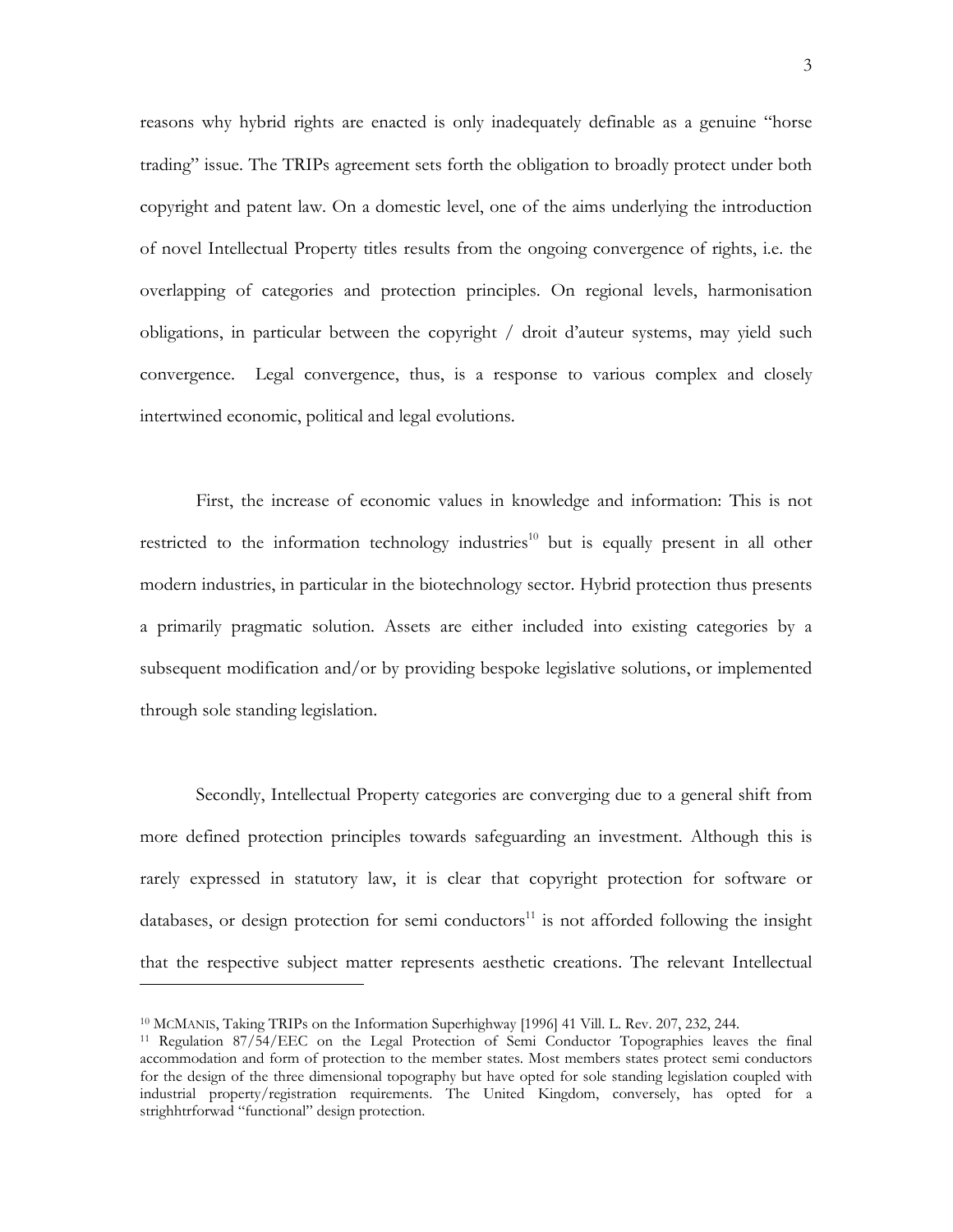Property category is employed as an instrument to achieve specific and express protection. The move towards such investment protection will subsequently bypass the existing categorical framework: The term "investment", necessarily, requires less significant efforts than any other underlying reason for protection, be it creativity, inventiveness, or even goodwill or origin. In addition, the formulation of investment protection as a now primary objective in Intellectual Property will simultaneously effect an awkward redundancy of subject matter tests, a problem now prominently surfacing in relation to database protection<sup>12</sup>, but which is equally relevant with regard to new and essentially unidentifiable subject matter such as business methods and traditional knowledge.

In essence, convergence of Intellectual Property rights is primarily a response by industrialised nations to the convergence of domestic industries. Yet any from of protection for intellectual efforts and thus information, it may be argued, corresponds to the general aim under both WTO/GATT and TRIPs to foster technology transfer. Whereas it has already led to a dilution of existing boundaries of Intellectual Property rights in national  $\text{law}^{13}$ , the situation is even more complicated by specific legal needs to harmonise diverging standards. This is primarily a problem within the European Union, where divergent protection standards are perceived as a threat to the functioning of the internal market. In relation to copyright, the answer is to harmonise both subject matter and exclusive rights. This has already led to the expansion of national copyright standards. In relation to TRIPs,

<span id="page-3-0"></span><sup>12</sup> See the complex situation which has arisen in British Horseracing Board v William Hill Ltd. [2001] All ER 111 in relation to the deteremination of what constitutes "qualitatively substantial contents" of a dynamic database.<br><sup>13</sup> See REICHMAN, Legal Hybrids between the Copyright and Patent Paradigms [1998] Harvard L. Rev. 1178.

<span id="page-3-1"></span>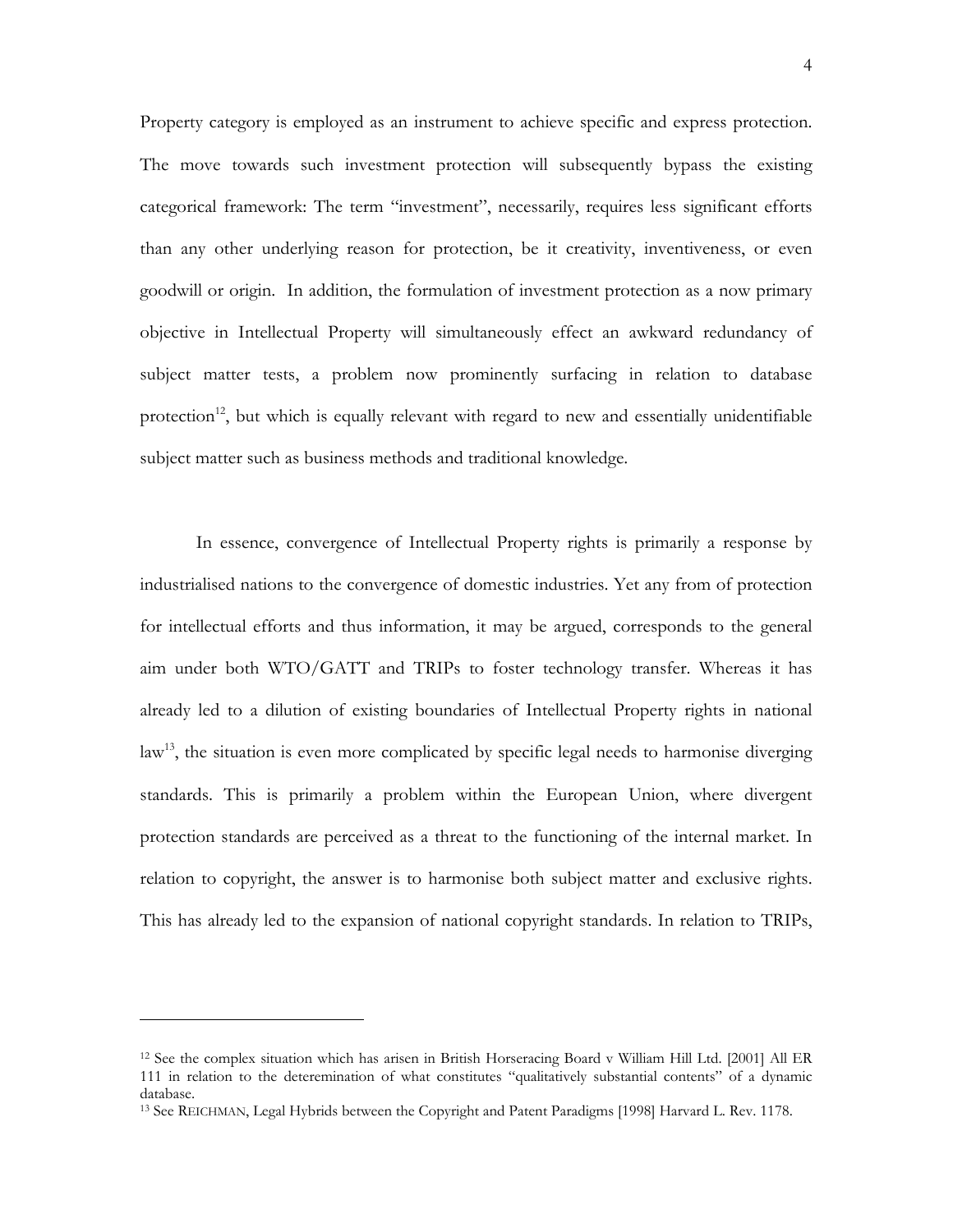the – alleged – necessity to harmonise copyright or to create new titles in Europe causes frictions under the existing TRIPs and Berne Categories<sup>14</sup>.

It is apparent, therefore, that this development on national and regional levels will, consecutively, cause frictions with international standards and lead to uncertainties with regard to TRIPs standards. That said, it should also be noted that the creation of sui generis protection, in many cases, will be advantageous wince it may reduce systematic frictions in national law and, perhaps more importantly, since it allows a bespoke solution to specific problem. The ensuing problem is the effect of national and regional convergence for the international framework and the scope of legislative freedom to enact hybrid rights on a national and regional basis.

# **International Intellectual Property Protection: Approaches to a Global Acquis?**

The TRIPs Agreement forms a significant part of the WTO/GATT framework legislation. It aims to create a safe environment for global trade, partly by reference to existing convention law, partly by exceeding that scope: The pre-existing international conventions have, particularly due to their strong focus upon categorisation, revealed shortcomings for the protection of technology related articles, a disparity which was expressly intended to be closed under  $TRIPs<sup>15</sup>$ . Intellectual Property rights are predominantly deemed an instrument to facilitate technology transfer. According to its preamble, the

<span id="page-4-0"></span><sup>14</sup> See, in general, DE BURCA/SCOTT, The Impact of the WTO on EU Decision Making, in: de Burca/Scott (eds.), "The EU and the WTO – Legal and Constitutional Issues (OUP: Oxford 2001), p. 1. 15 See RAIBLE, in: Stoll, WTO-Handbuch, C. III, No. 10-11; SENTI, in: Stoll/Schorkopf, WTO, No. 1301 *et seq*.

<span id="page-4-1"></span>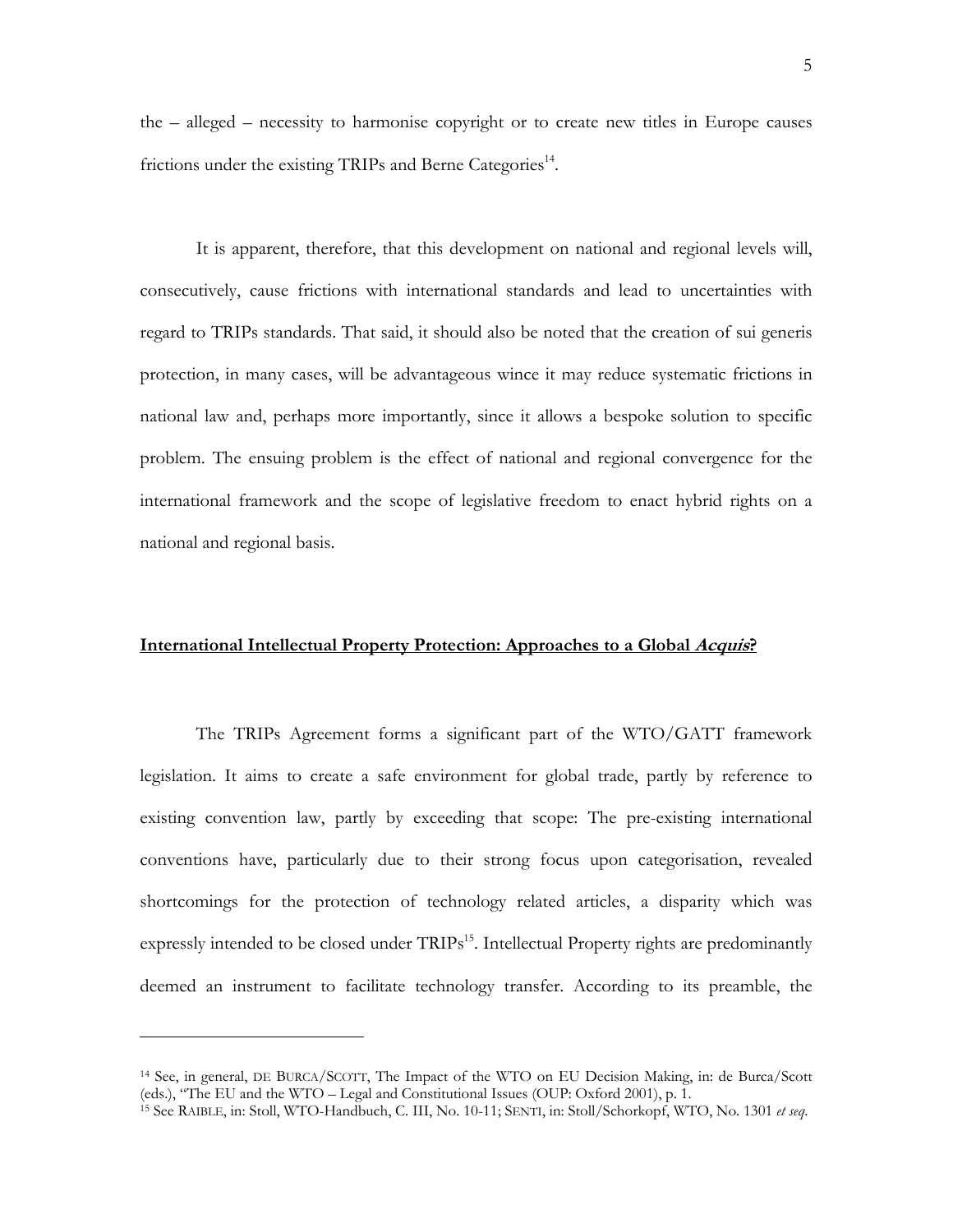protection afforded by national Intellectual Property rights must be balanced against the promotion of international trade. In that sense, the Intellectual Property standards set are embedded into the wider framework of the WTO/GATT-Agreement<sup>16</sup>.

Despite this, TRIPs particularly relies upon the salient categories and existing international instruments<sup>17</sup>. Here, Intellectual Property rights are still territorial. Hence, reciprocal protection of foreigners must be achieved through international or supranational instruments. The main such agreements are, in the area of copyright law, the Berne Convention and its complementary agreements. In the field of industrial property, the principal agreement is the Paris Convention which grants reciprocal protection for the protection of patents, trade marks, geographical indications and protection against certain acts of unfair competition. The conventions are squarely based upon the reciprocity and minimum standard principles. Limitations or deviations on the acquis are permitted unless to a certain extent<sup>18</sup>, hey constitute a disguised barrier to trade, yet the term limitation is understood as a specific exception in relation to the rights enumerated and does, as such, not refer to the problem of new titles<sup>19</sup>. The aim is primarily to achieve a certain level of legal and economic certainty for foreigners. The conventions thus are restricted in aim to the grant of reciprocal protection without expressing any further aims.

<span id="page-5-1"></span><span id="page-5-0"></span>

<sup>&</sup>lt;sup>16</sup> See BHALA/KENNEDY-KENNEDY, World Trade Law, 1100.<br><sup>17</sup> Cf. DREXL, Entwicklungsmoeglichkeiten des Urheberrechts im Rahmen des GATT (CH Beck: Munich 1990) p. 305.

<span id="page-5-2"></span><sup>18</sup> See, for example, the three step test for exceptions and defences in copyright under Article 9 (2) of the Berne Convention.

<span id="page-5-3"></span><sup>19</sup> See BRADLEY, Intellectual Property Rights, Investment and Trade Services in the Uruguay Round [1987] Stanford J. Int'l. L. 57.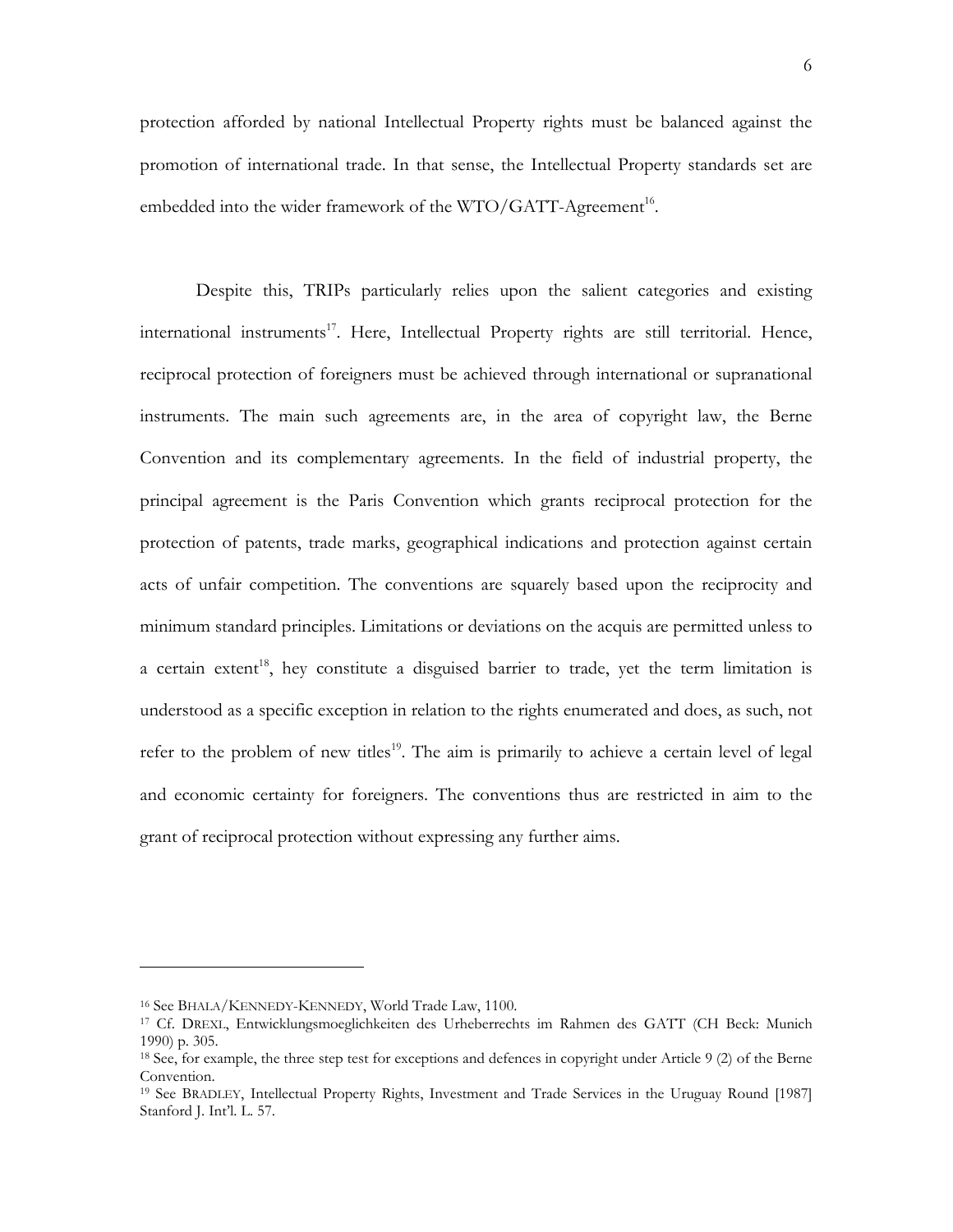The TRIPs agreement goes further in expressly advocating the aim of technology transfer as a tool for achieving a decrease in barriers to trade. Intellectual Property rights are seen as the primary instrument for creating a safe environment for both the export and import of protected articles and the provision of services protected. The TRIPs agreement thus exceeds the conventional level of providing reciprocity on a minimum basis<sup>20</sup>. The principle of technology transfer and, consequentially, the incentive for innovation, may significantly overshadow any literary interpretation of its scope and render any statutory interpretation dependent upon the overall principles of TRIPs and its context within the entire WTO-GATT framework.

The TRIPs agreement requires reciprocal treatment under the minimum standards and the most favoured nation treatment principles, and incorporates rights which reflect a global *acqui*<sup>21</sup>. This includes copyright (by reference to the Berne Convention, covering the traditional set of rights and copyright protection for computer programs and original databases). Patents are protected, with certain exceptions for subject matter which was apparently deemed too controversial for a final international regulation, and so are trade

-

<span id="page-6-1"></span>21 Including copyright (by reference to the Berne Convention, including the traditional set of rights and copyright protection for computer programs and original databases). Patents are protected, with certain exceptions for subject matter which was apparently deemed to controversial to be fit for international harmonisation, and so are trade mark. Principles of unfair competition are included via a reference to the respective provisions of the Paris Convention.

<span id="page-6-0"></span><sup>20</sup> EVANS, Intellectual Property as a Trade Issue – The Making of the Agreement on Trade Related Aspects of Intellectual Property Rights [1994] 18 W. Comp. 137, 161; COTTIER, The Prospects for Intellectual Property Rights under GATT [1991] 28 CMLR 383, 386.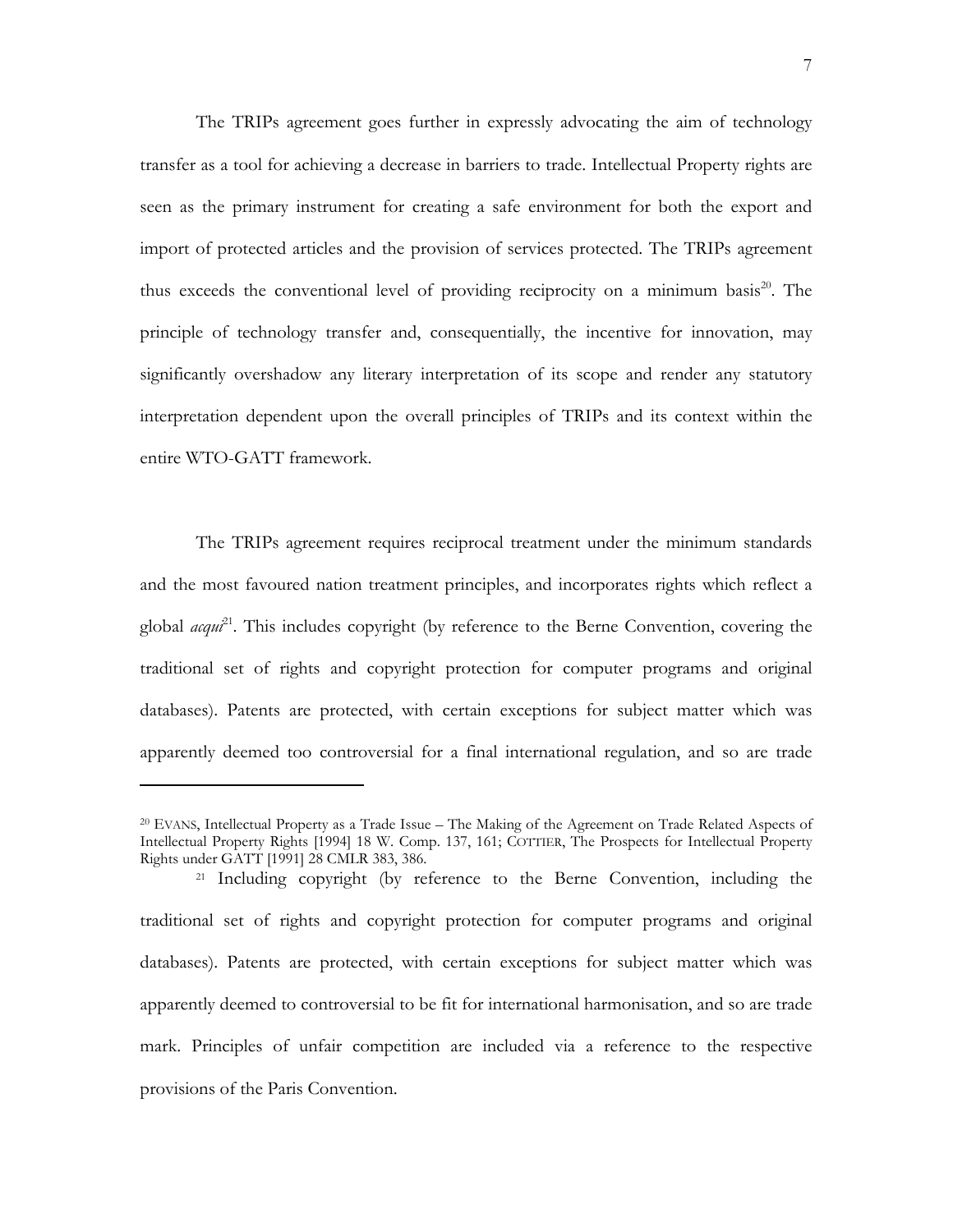marks. Principles of unfair competition are included via a reference to the respective provisions of the Paris Convention<sup>22</sup>.

This limitation of TRIPs to an enumerated catalogue of subject matter leads to a complex and very current problem. Intellectual Property rights which are not expressly mentioned in TRIPs or are, apparently, not within its scope. This provides members with a certain freedom to invent novel subject matter. On a global scale, such rights can be exercised as retorsion mechanisms in international trade negotiations, not only in relation to a certain pressure to grant subsequent reciprocal protection, but also bargains outside the boundaries of international Intellectual Property.

### **Convergence of Intellectual Property Rights and TRIPs**

As noted, however, the boundaries of Intellectual Property categories become increasingly obscured with the introduction of specific rights (allegedly) addressing particular industry needs. Its seems that members to the TRIPs Agreement would be at liberty to implement protection for hybrid rights as long as this does not contradict or violate the standards for protection set under TRIPs<sup>23</sup>. TRIPs, it may be argued, follows a potentially broad approach. The aim of technology promotion through Intellectual Property rights would be severely contravened once technology based new rights are enacted without granting the minimum requirements set forth under TRIPs.

<span id="page-7-1"></span><span id="page-7-0"></span>

<sup>&</sup>lt;sup>22</sup> See TRIPs Agreement, Articles 3 and 9.<br><sup>23</sup> See, in more detail, WESTKAMP, TRIPs Principles, Reciprocity and the Creation of Sui-Generis-Type Rights for New Forms of Technology [2003] JWIP 827, 846.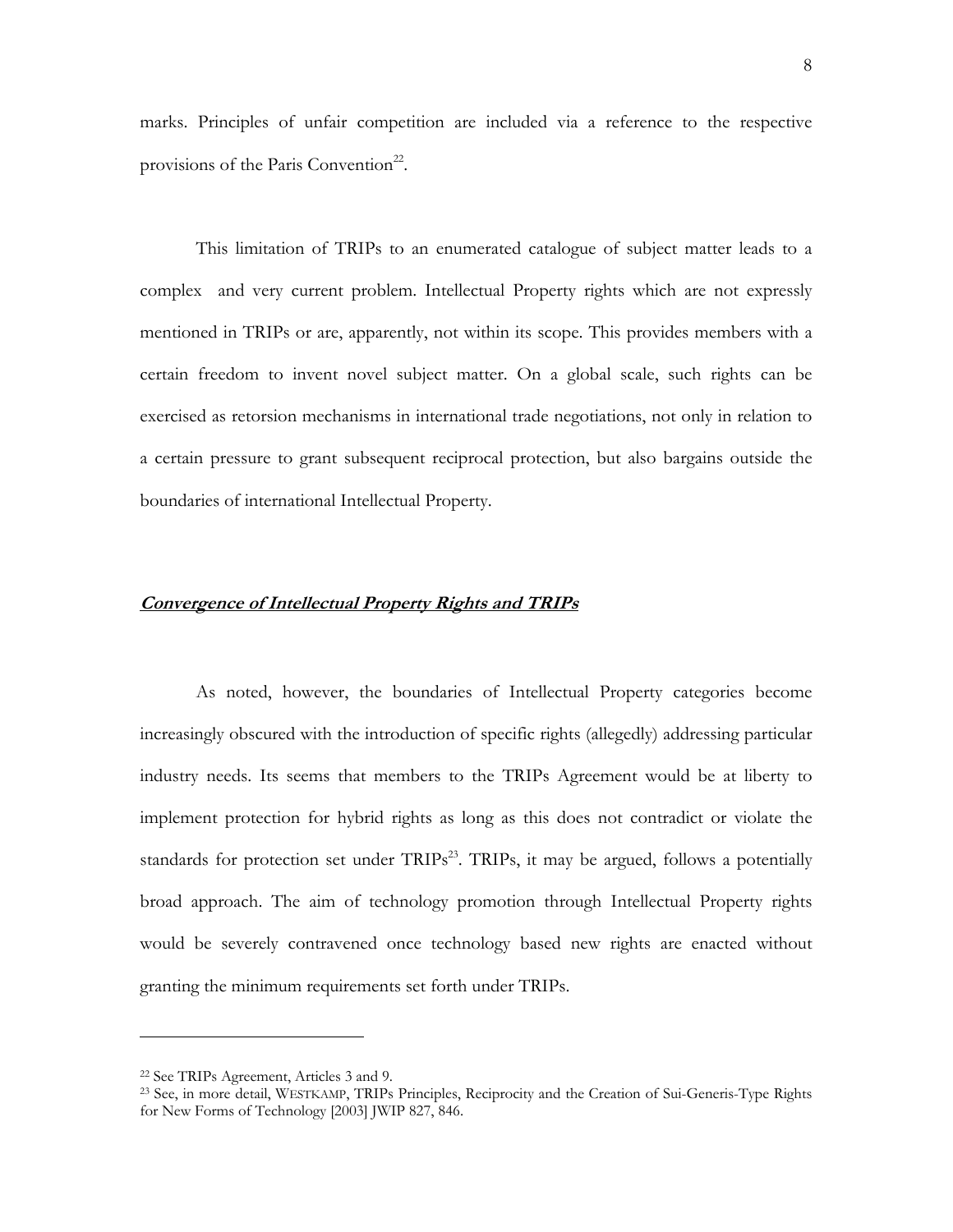On the other hand, the scope of the Agreement in relation to substantive law is dubious. In patent law, the obligation stretches to "any" invention<sup>24</sup> yet divergent standards in claim interpretation and subject matter still exist<sup>25</sup> and must be accepted. In copyright law, particularly through the reference to the Berne Convention, interpretation of obligation standards seems easier – copyright may be understood so as to protect the creative author<sup>26</sup>, and it will also cover, once subsistence of copyright has been asserted, the entire set of exclusive and moral rights under the Berne Convention. This becomes even more difficult to reconcile with the TRIPs objectives. Almost all types of "novel" Intellectual Property rights have at least a somewhat technological character. It also appears an exteremly tiresome and pointless discussion as to which subject matter refelcets such technological features. The traditional dichotomy between copyright and patent law certainly does not assist in finding some clarity.

Typical examples include semi conductors, databases, software patents and copyright, biological material (in particular genetic sequences) and certain of forms of traditional knowledge. In addition, it must be noted that TRIPs incorporates unfair competition protection, which may be used as an action to stop instances of misappropriation, imitation or copying under national law.

<span id="page-8-0"></span><sup>24</sup> Cf. TRIPs, Article 27. The exceptions to this obligations appear rather narrow (cf. TRIPs, Articles 30 and 31). See, further, CORREA, The GATT Agreement on Trade-Related Aspects of Intellectual Property Rights:

<span id="page-8-1"></span><sup>&</sup>lt;sup>25</sup> Cf. BETON, Are International Standards for Patent Claim Interpretation Possible? [1994] EIPR 276; BRUCHHAUSEN, Determining Patent Subject-Matter in Grant, Infringement and Revocation Proceedings [1989] 20 IIC 341.

<span id="page-8-2"></span><sup>26</sup> See DIETZ, Der Begriff des Urhebers im Recht der Berner Konvention, in: Leser/Isomura, Festschrift fuer Z. Kitagawa, (Verlag de Gruyter: Berlin 1992), p. 24; KATZENBERGER, in: Beier/Schricker (eds.) From GATT to TRIPs, (IIC Studies No. 18) 49-50; NORDEMANN/HERTIN, Internationales Urheberrecht und Leistungsschutzrecht der deutschsprachigen Laender (Duesseldorf 1977), Art. 2/2bis RBU, Ann. No. 2.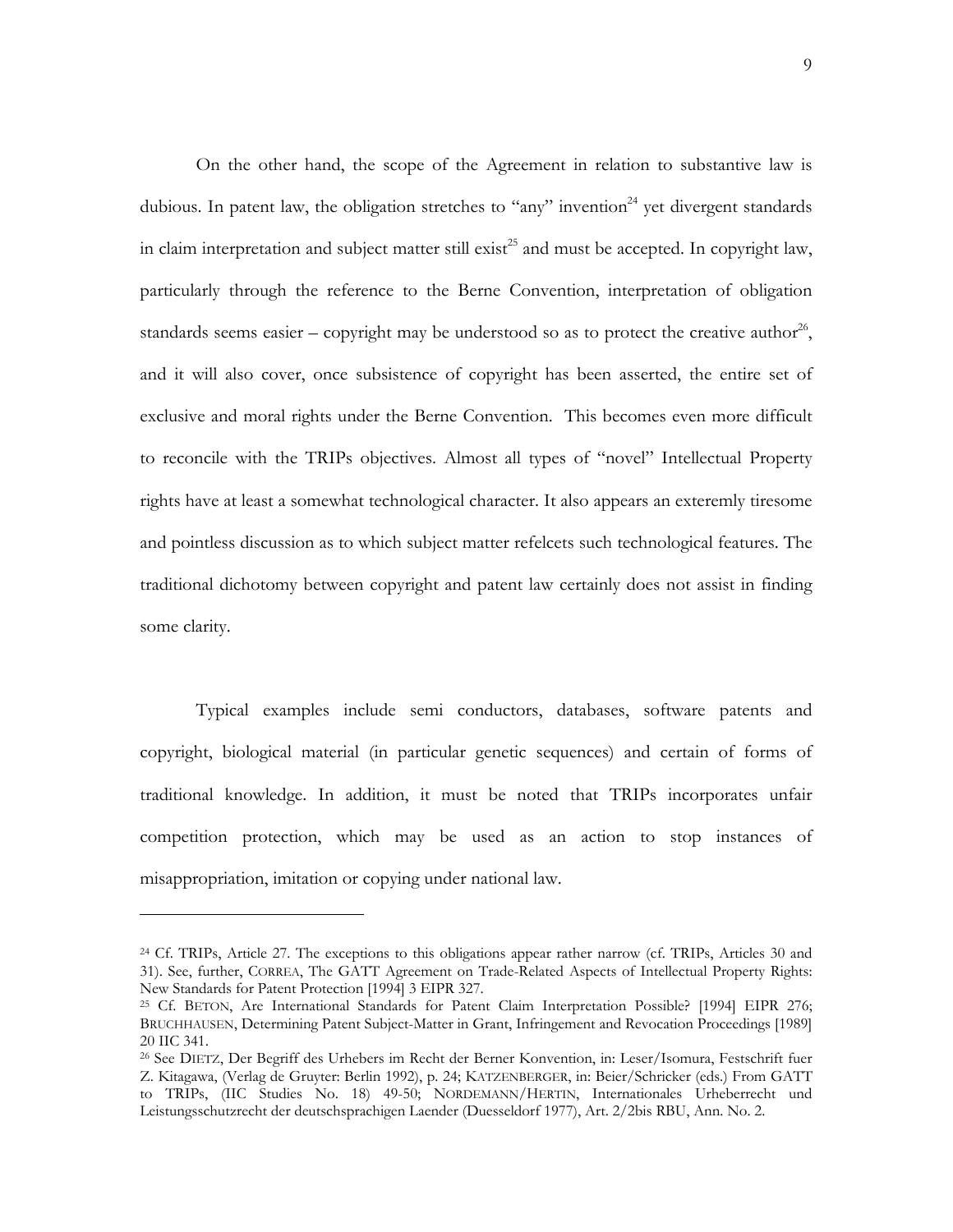The following will present different approaches as to when the introduction of hybrid subject matter might be deemed to constitute a violation of the TRIPs agreement, and whether such advances can be considered a legitimate justification. Although the term violation, in general public international law, remains undefined, it is clear that it would at least denote a circumvention of the agreements' minimum obligations by rendering protection unenforceable despite its presence as a protected asset.

The issue of converging Intellectual Property is, in terms of academic discourse, a rather new topic. The term "convergence" has, so far, surfaced particularly in relation to the cumulating of two or more Intellectual Property rights in a single asset<sup>27</sup>, such as the simultaneous protectability of a trade mark by copyright. Here, the primary focus will be on a related issue, i.e. the dissociation of specific subject matter from either copyright or industrial property regimes towards a specified protectionist regime. Such regime can, across the board, be characterised as an amalgamation of principles or legal elements from both poles of the traditional Intellectual Property framework.

The starting point is that hybrid rights are intended to protect a certain investment (rather than genuine creativity or inventiveness) in order to respond to technological changes for a specific industry. As already noted, the term "investment" is difficult to define in relation to the scope of any right but certainly presents the widest connotation of all underlying principles. In relation to the protection of both inventions and aesthetic

<span id="page-9-0"></span><sup>&</sup>lt;sup>27</sup> The best example is the presence of an artistic copyright in a trade mark, or the cumulative protection of sound recordings under both authors right and phonogram rights. Courts will normally give preference to one category so as to avoid contradictory overlaps.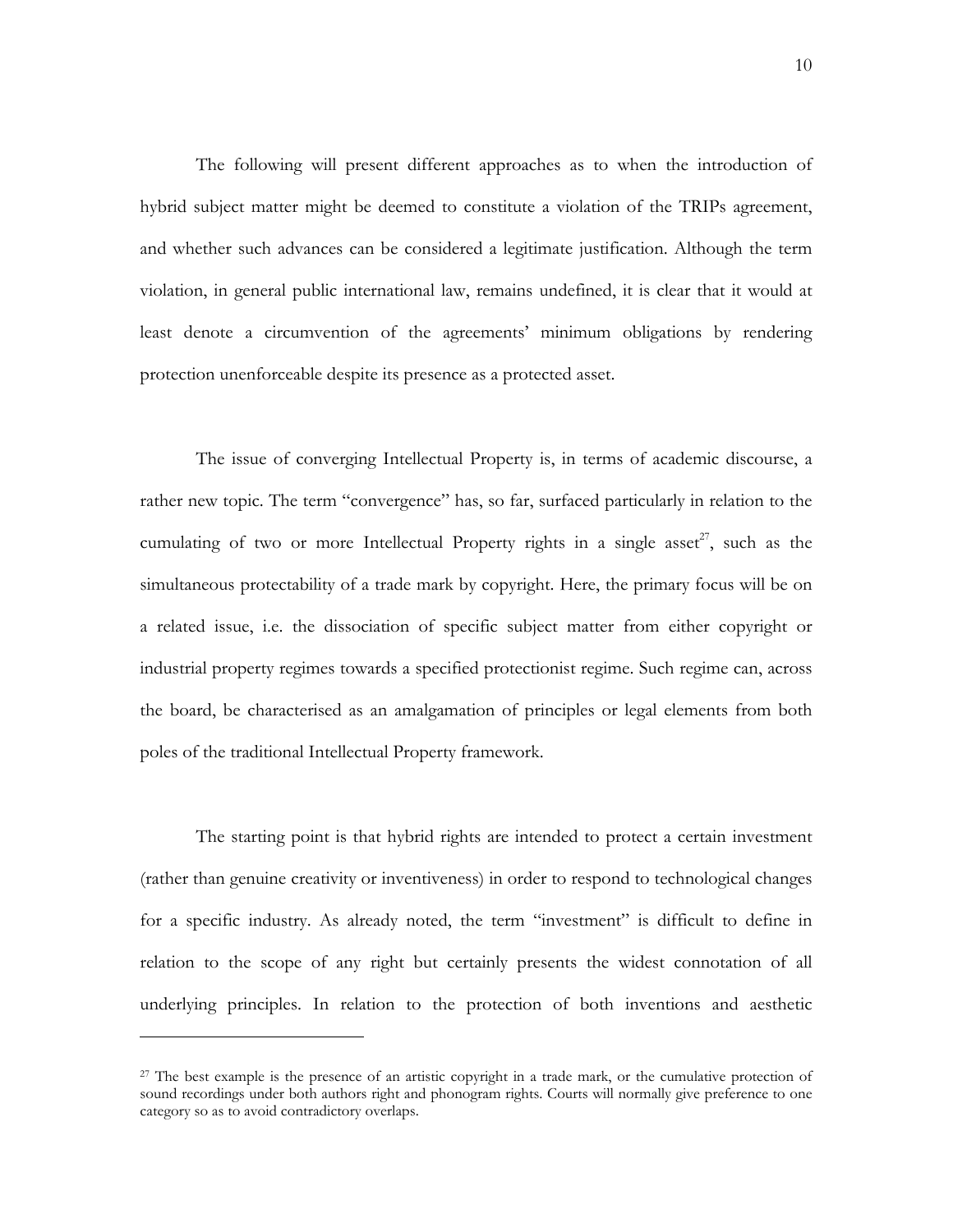creations, it is as much a necessary prerequisite as it is for establishing goodwill or reputation $^{28}$ .

# **The Obfuscation of Categories**

-

As noted, convergence, at national levels, is a response to technological advances. These advances have led to a situation in which the boundaries between industries thus far conveniently allocate to either a patent or copyright drawer are becoming blurred. Simultaneously, the main assets now are immaterial and can thus easily be appropriated. To safeguard these industries, the Intellectual Property system must either expand or create specific protection. As will be demonstrated, the effect is a constant move from identifiable subject matter with specific rights towards the approximation of copyright and industrial property and even beyond. As to categories, the term convergence signifies a shift from static and identifiable models under either copyright or industrial property towards specific commodifaction.

This presents a doctrinal problem since the scope of rights afforded may well exceed the boundaries set by copyright and patents alike. Exceeding both paradigms is, in addition, complicated by the fact that individual jurisdictions will also grant, to diverging extents, complimentary unfair competition protection within their internal system<sup>29</sup>. A certain obligation to protect against instances of unfair competition is also expressed in Article  $10<sup>bis</sup>$ 

<span id="page-10-0"></span><sup>28</sup> Cf. on the interface between goodwill and investment protection *US Golf Association* v *St Andrews Systems* 749 F.2d 1028, 1035. 29 Article 10bis (2) of the Paris Convention, which requires national treatment for such instances, is dubious as

<span id="page-10-1"></span>to scope since Article 10bis (3) lists issues which primarily refer to instances of consumer and / or market confusion. See WESTKAMP, op. cit. (Fn 6).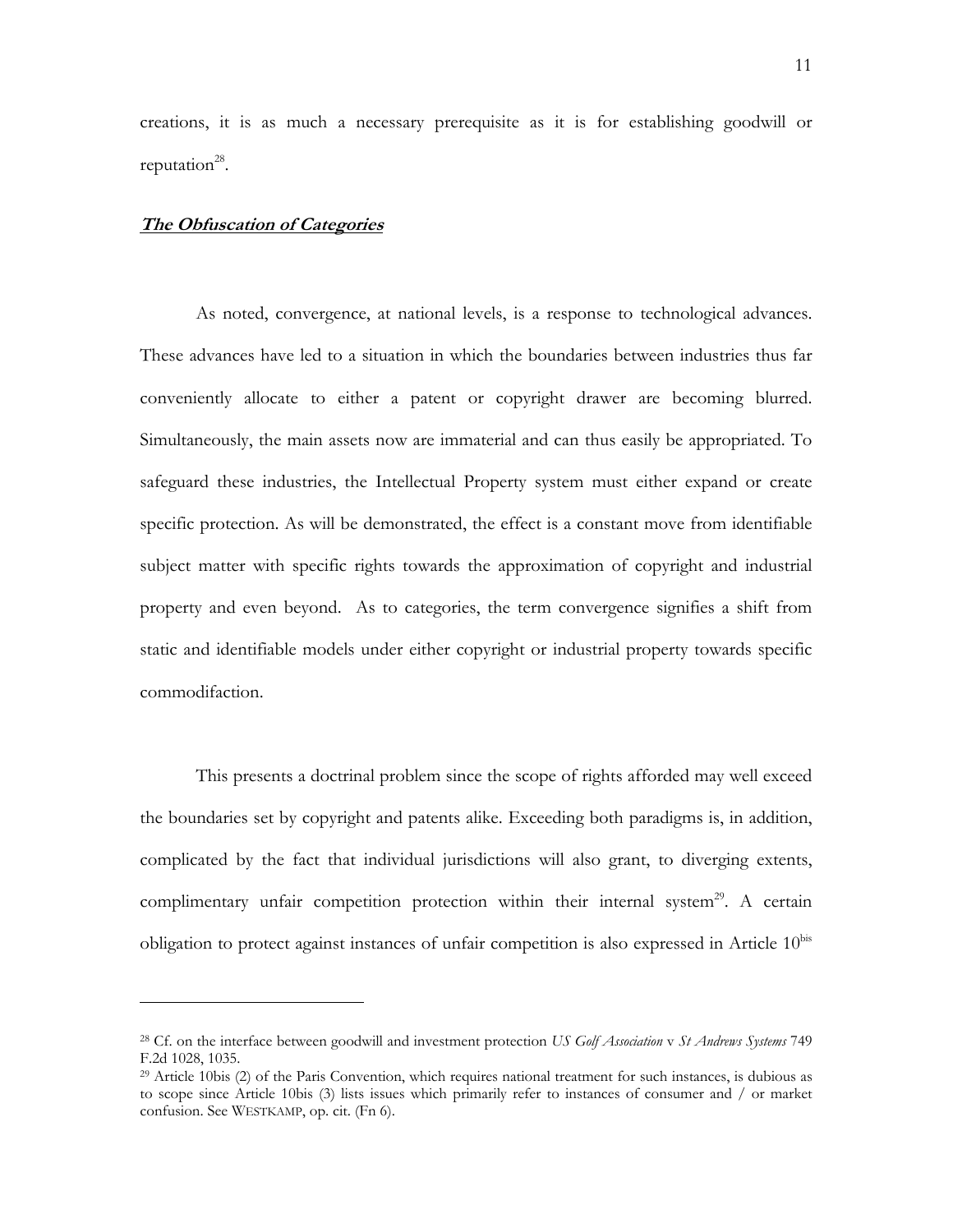(2) of the Paris Convention. Since unfair competition constitutes a tort, the possible scope of protection may well amount to an equivalent action in cases in which specific Intellectual Property protection does not exist. Such situation primarily occurs in cases in which the minimum requirements under the Berne Convention are not met but in which the object in question has been copied in a way likely to deter others from investment and innovation<sup>30</sup>. The law applicable to unfair competition is generally the law of the place in which the harmful event occurred<sup>31</sup>. It will correspond, in most cases, with the *lex loci protectionis* principle in international Intellectual Property law. But even though such protection may be available in national law, the introduction of specific rights will banish such protection: property titles will encompass unfair competition under the *lex specialis* principle.

### *Hybrid Rights and the Existing Framework*

From a legal viewpoint, the development can be traced back to the introduction of neighbouring rights in national legislation. It concerns both "neighbouring" patents and copyright standards. As to patents, those rights nearest are utility models and plant varieties. As to copyright, neighbouring rights are those which require a certain investment and/or organisational effort closely linked to the regulatory framework in copyright for the benefit for culture dissemination and production. The main examples here are the regimes afforded to performing artists, broadcasters and phonogram producers. Historically, these rights reflect answers to advances in technology. In many cases, they stem from unfair competition or broader principles such as general tort law and/or unjust enrichment protection

<span id="page-11-0"></span><sup>30</sup> See, expressly, Article 5 (d) of the Swiss Unfair Competition Act.

<span id="page-11-1"></span><sup>&</sup>lt;sup>31</sup> Cf. the Rome Convention on the Applicable Law in Relation to Contracts and Torts, Article 5 (3).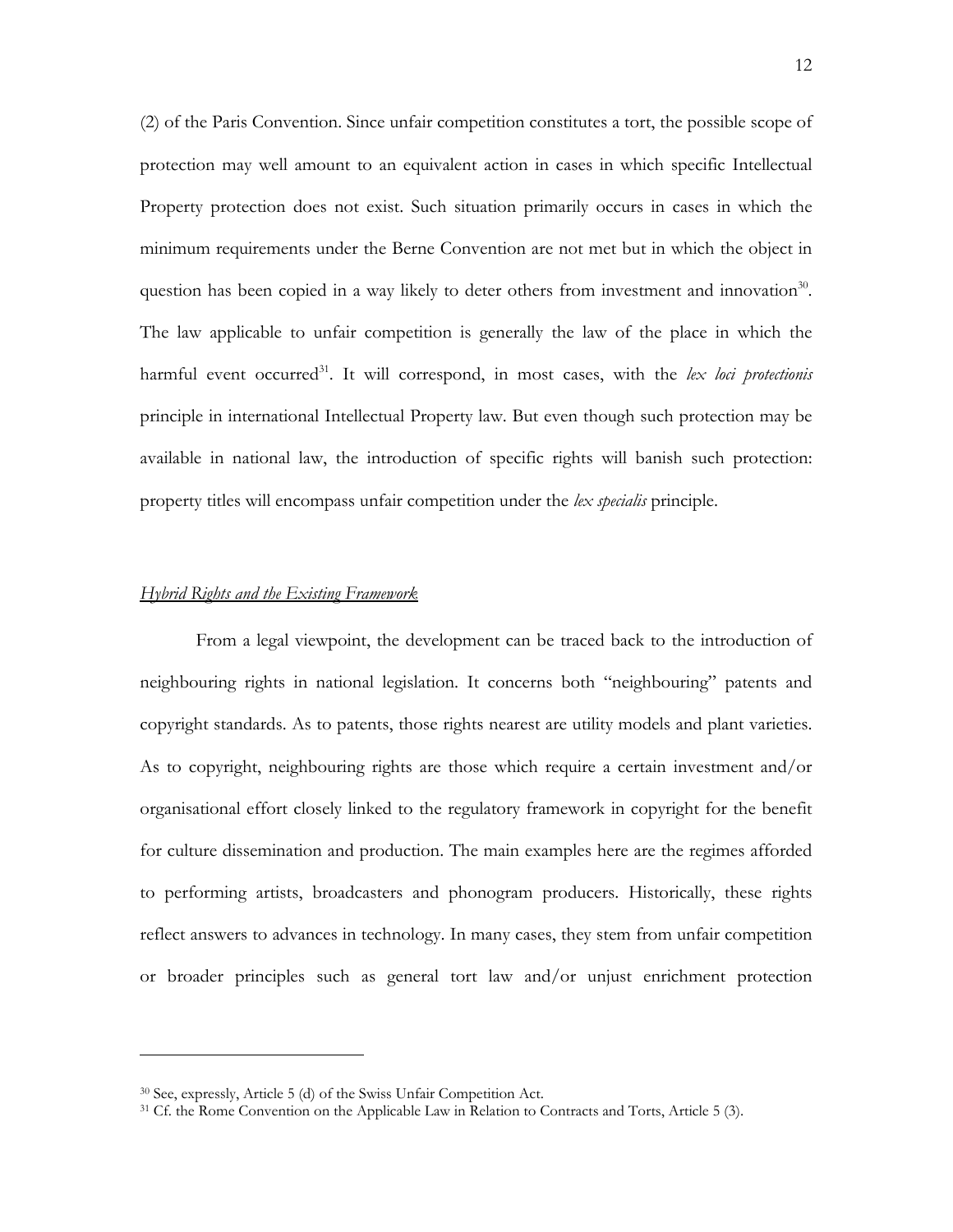afforded $32$ . These legislative advances, in relation to the convergence problem, were not too complex for national jurisdictions. Although it may well be said that a general "investment protection for endeavours which simply mediate cultural expressions could exceed the level of copyright protection required, national courts have actually dealt with the problem of such interrelation between copyright and neighbouring rights under the infringement test. Hence, copyright standards would trump those standards set under neighbouring rights so that the scope of protection afforded to the information concerned was not exceeding copyright $33$ .

Then, with the advent of the information or knowledge society, the true first wave of hybrid subject matter came. This primarily concerns the protection of semi conductors, software and databases. Each of the rights mentioned presents a good example of how the commodification of industrial efforts distinct from the existing patent/copyright paradigms relies upon standards simultaneously deduced from both the patent and copyright concepts. What is apparent in all cases is the fact that the regimes chosen rely on a close proximity to copyright. This reflects a very pragmatic approach which is normally based upon the intention of a high level of protection considered necessary. It can be observed, however, that through the evolution of hybrid rights, from semi conductors to databases, the standards of copyright have shifted from a right pertaining to primarily aesthetic creations to

<span id="page-12-0"></span><sup>&</sup>lt;sup>32</sup> See, for example, FITZGERALD/GAMERTSFELDER, "Protecting Informational Products (Including Databases) through Unjust Enrichment Law: An Australian Perspective" [1998] EIPR 244.

<span id="page-12-1"></span><sup>&</sup>lt;sup>33</sup> In German law, the matter is highly controversial and has particularly surfaced in relation to phonogram protection. Some commentators maintain that phonogram protection is entirely outside the copyright scope and that, therefore, protection is afforded even if the parts taken (in particular, in the case of sampling) do not constitute a personal intellectual creation. Others take the view that neighbouring rights are a simple annex to copyright protection. The French Copyright Law presumably takes the latter stance: Under Article L 211-1 Code de la Propriété Intellectuelle, the exercise of an authors right cannot be restricted through exercising a "*droit voisin*".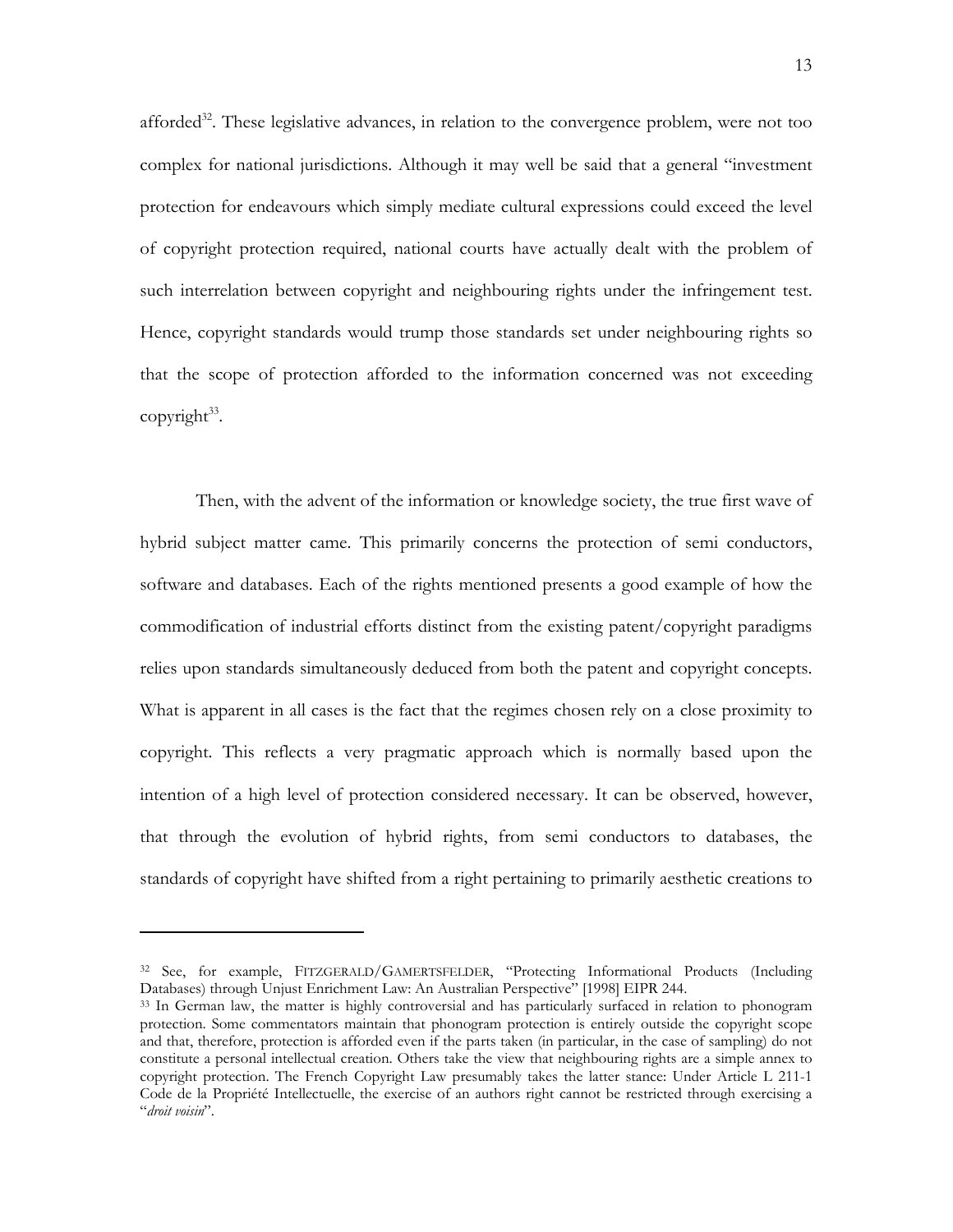a right pertaining to primarily a defined category with a technological outlook, and from a set of exclusive rights towards patent standards in granting more or less general use rights.

In general, the implications are problematic: boundaries of protection are shifted to assets which would generally be at the edge of protectability. This is further complicated under a general investment threshold. The convergence issue presents, in this regard, a much more wide-ranging predicament.

### *Methods, Structures, Information: The Effect of Hybridisation on the Scope of Intellectual Property*

Convergence, therefore, is not a mere problem of subject matter categorisation. The traditional balance in Intellectual Property has been achieved both through the application of major principles and the fact that the industries regulated used to be apart. These principles and inherent properties of Intellectual Property rights can best be described by reference to the interface between copyright and industrial property law: the subtle dichotomy between industrial property rights – as a right restricted against commercial uses - and copyright as a bundle of exclusive and moral rights in creative expression.

Copyright used to be restricted to a bundle of rights which protected the expression of a work against certain physical acts, and *public* acts of communications which were defined as largely commercial activities. Hence, the dichotomy between ideas, information and expression generated a suitable pattern for judicial analysis. The necessity to employ the idea/expression dichotomy depends, of course, upon the originality standard required. Countries which protect a personal intellectual creation only need only employ such general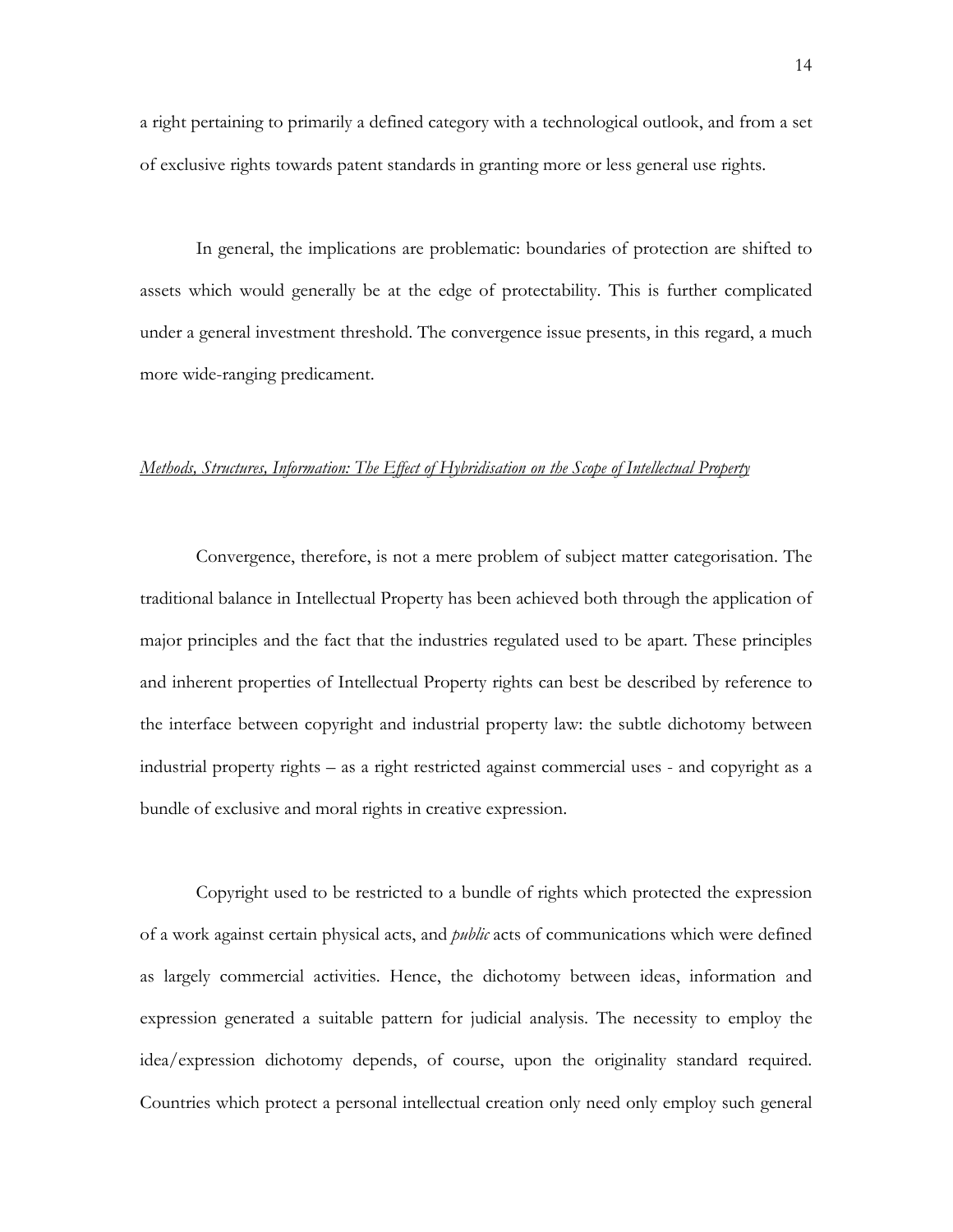principle if the protectability of subject matter is assumed. The copyright jurisdictions have found various ways to restrict over protection through the application of the substantial test and general considerations in relation to the commercial impact of a copy. Yet today the copyright standards are encroaching upon private uses of information, as evidenced by the simultaneous introduction of a right against transient copying and broad communication rights. In relation to novel subject matter displaying information properties – such as software and databases – the practical judicial analysis will effect an assumption of protectability which is derived from the existing enumeration of traditional high authorship works. In fact, copyright now displays an architecture resembling patent standards yet not restricted to commercial situations<sup>34</sup>. In addition, the introduction of new subject matter will indeed restrict a stricter judicial stance, in particular if aspects such as harmonisation need to be taken into account.

Horizontally, both the copyright and patent edges of the Intellectual Property system are being increasingly diluted by the (existing or premeditated) introduction of new subject matter. This primarily relates to "informational" products displaying a rather modest modicum of creativity or inventiveness. The focus upon information protection (rather than an analysis of patent ort copyright eligibility) transforms the salient classification. Copyright no longer is concerned with aesthetic creations, and patents no longer resemble a right in technical inventions but spread to methods.

<span id="page-14-0"></span><sup>34</sup> Cf. WESTKAMP [2004] Vol. 36 (5) George Washington J. Int'l. Law (in print).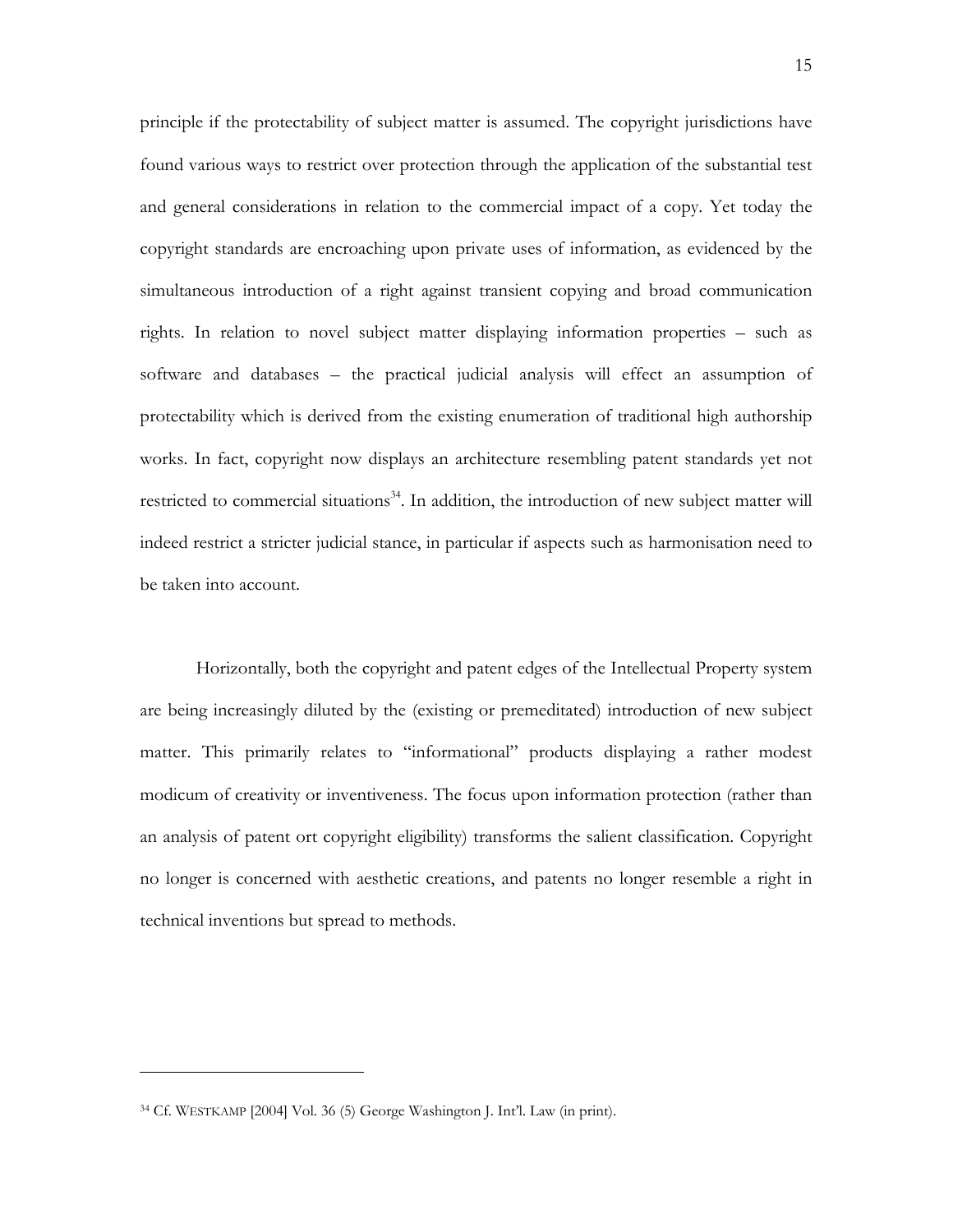The first move towards convergence, however, related to rather definable subject matter, as evidenced in semi conductor chip protection<sup>35</sup>. Although protection vests in the design of the topography, the protection is based upon patent standards. In addition, the impact of the specific category of integrated circuits on the general perception of Intellectual Property is negligible, if it was ever conspicuous at all. The same may be said with respect to rights which, despite a certain proximity to patents, require examination and registration, in particular plant varieties.

In relation to software and databases, this assertion must be modified. First, because software, despite it reflecting a much more identifiable subject matter than databases, may be protected under both copyright and patent law. The real background, of course, is to safeguard protection for a certain business asset which happens to display both creative or literary and technical features. Computer programs have, thus, been accommodated into the copyright system for very pragmatic reasons, yet with this introduction came either a general lowering of the originality threshold or, in particular in copyright systems, the difficult problem of the scope granted against non-literal copying. In patent law, the patentability of software is still problematic but clearly available as such. Whereas the USA have always generously afforded patent protection to software<sup>36</sup>, even the exclusion of software under

<span id="page-15-0"></span><sup>35</sup> Cf. Directive on the Legal Protection of Semi Conductor Topographies 87/54/EC, Art. 1; CHESSER, "Semiconductor Chip Protection: Changing Roles for Copyright and Competition" [1985] 71 Va. L. Rev. 249, 255

<span id="page-15-1"></span><sup>36</sup> The scope of computer program patents varies significantly; see *Slee & Harris's Application* [1966] RPC 194 – claim restricted to the programmed hardware; *Gottschalk v Benson 406 U.S. 63* – claim cannot extend to the simple conversion of algorithm into binary code; *Vicom Systems Appn. [1987] O.J. EPO 14 –* the effect to increase speed is "technical" in nature. In *State Street Bank & Trust v Signature Financial Group Inc.* 149 F.3d 1368 (Fed. Circ. 1998), cert. denied, 119 S. Ct. 851 (1999) it was concluded that the judicially accepted exceptions to patentability (as business methods or mathematical algorithms) would only apply if a useful, tangible and concrete result is achieved.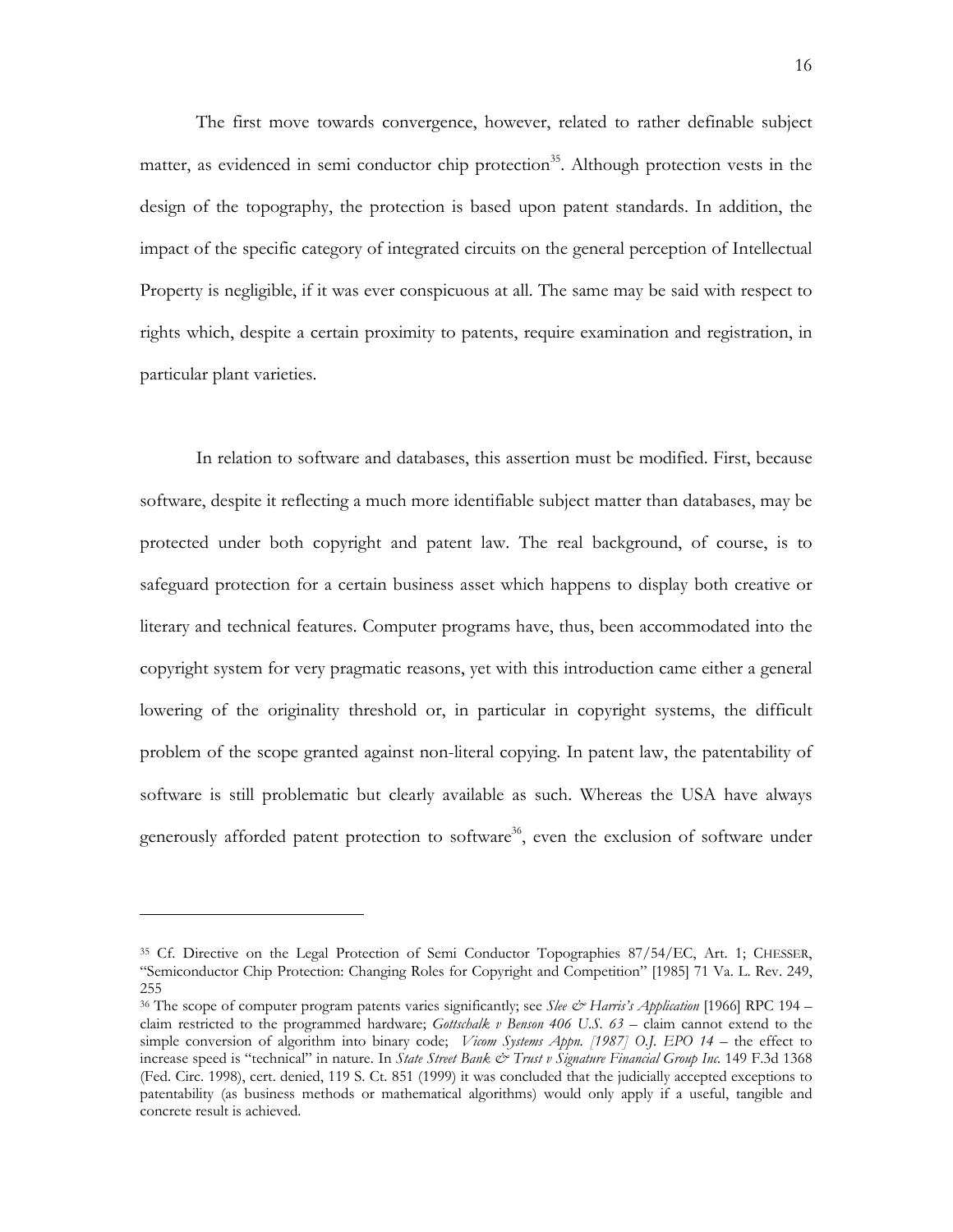the European Patent Convention<sup>37</sup> has not restricted protection as long as a technical result has been achieved<sup>38</sup>. From there, it is only a small step to ascertain the general patentability of information reflecting technological features. In the USA, databases are now protected under a misappropriation model which essentially affords similar protection as the EU Directive<sup>39</sup>.

In relation to convergence, this cumulative form of protection presents a vicious problem with respect to the impact on the understanding of what Intellectual Property represents. The general perception of protectability unlocks an argumentative foundation to authors and owners of, indeed, all types of business commodities.

As to patent law, the recognition of informational products or solutions may provide arguments for those who favour the patentability of "methods", be it instructions, diagnostic or business<sup>40</sup> diagnostic methods. This may well be followed by a further augmentation on the basis of perceptions of the "technicity" of information. As to copyright, the effect is not only an expansion of standards that comes dangerously close to low standards, which will

<span id="page-16-1"></span><span id="page-16-0"></span>

<sup>&</sup>lt;sup>37</sup> Article 52 (a) European Patent Convention.<br><sup>38</sup> See "Proposal for a Directive of the European Parliament and of the council on the patentability of computer implemented inventions", 20.2.2002, Doc. COM (2002) 92 final, 2002/0047 COD. The reason for the caution exercised so far is the exclusion of software patents "as such" under Article 52 (a) European Patent Convention. The term "as such" has been understood in various meanings, ranging from an a priori exclusion to granting protection if the effect was deemed to be technical, towards the protection of a computer program which has some technical character and, finally, protection if the information required for the program structure itself was deemed technical. Thereby, a computer program which is technical and reflects a personal creation simultaneously may be protected under both patent and copyright.

<span id="page-16-2"></span><sup>&</sup>lt;sup>39</sup> See the recent US proposal (H.R. 354; H.R. 3261). See, further, WESTKAMP, "Common Law Misappropriation Concepts Surpass Material Reciprocity: The Investments in Collections of Information Bill 2003, [2004] 1 Computer Law Review International (CRI) 1-6 and "Protecting Databases under US and European Law: Methodical Approaches to the Protection of Investments between Unfair Competition and Intellectual Property Concepts" [2003] 34 International Review of Industrial Property and Copyright Law 772- 803.

<span id="page-16-3"></span><sup>40</sup> The underlying principles in the protection of business methods and software under patent law are much the same, as both will affect a patent for any process or solution "as such".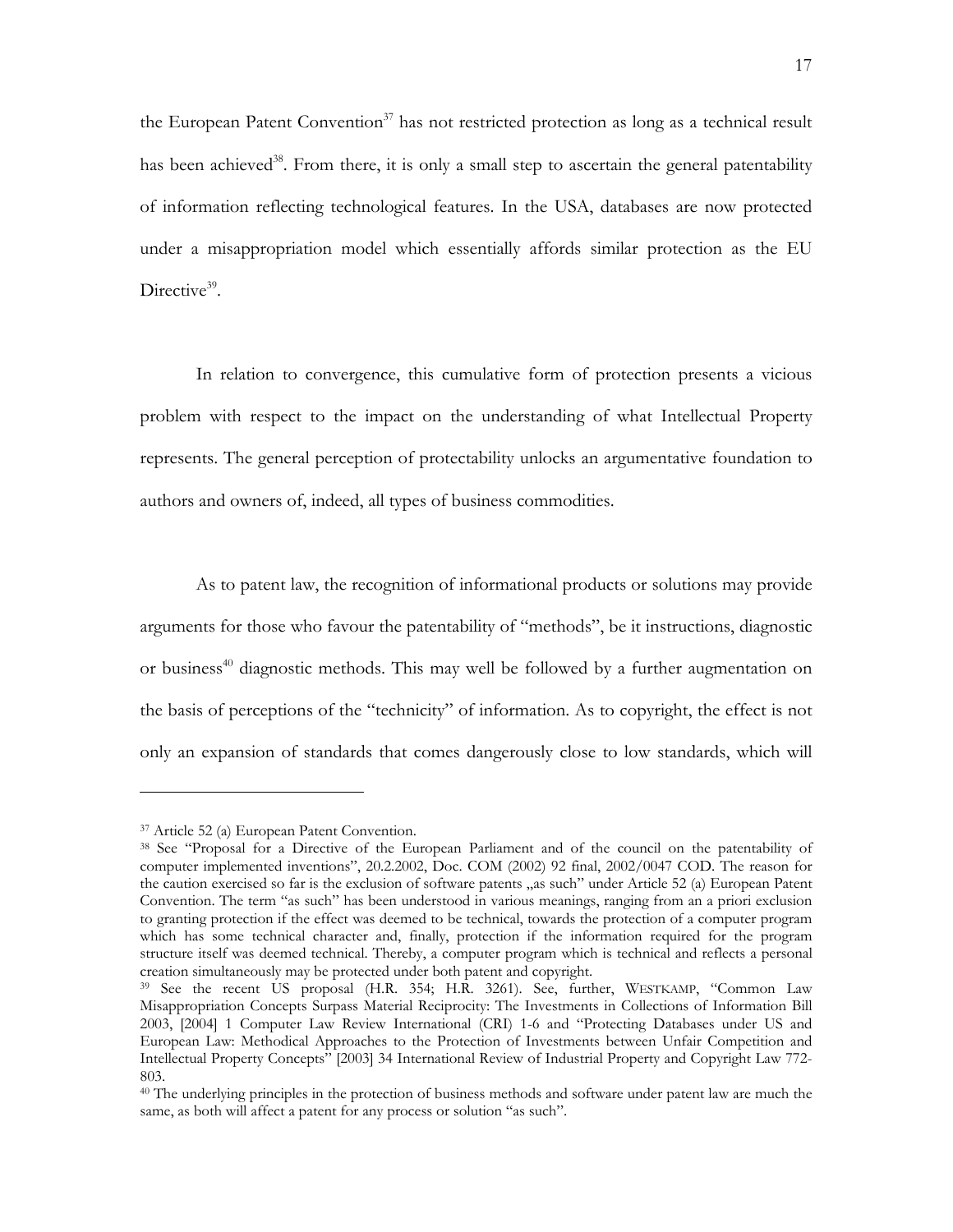cause the protection of instructions and methods likewise. Equally, the protectability of methods can then extend to all "informational" subject matter (i.e. everything) such as biological material and, in particular, to the manipulation of genetic data which defies the emerging international consensus that biotechnology protection requires, due to its ethical impact, examination and registration<sup>41</sup>. Yet the core protectionist problem of genetic sequences – utility<sup>42</sup> – would be irrelevant under copyright<sup>43</sup>.

It follows that software protection, despite its seemingly straightforward allocation to copyright or patent, in fact represents a true hybrid right in that the aim is specifically to protect the investment commercial activities. What is apparent is that such need cannot sufficiently be addressed by the existing categories, precisely because the industry concerned confuses the distinction between technological and informational characters which

A similar problem is caused by the database sui generis right under the European Directive, which proves the potential pitfalls of such legislative hybridisation most aptly. Databases are, as such, structural works the copyright protection of which is limited to the selection or arrangement of data. The sui generis right, in order to close that gap in protection, simply exchanges the originality threshold by an express protection of a

<span id="page-17-0"></span><sup>41</sup> See Council Directive 98/44/EC on the Legal Protection of Biotechnological Material, O.J. No. L 213, p. 13, Article 6.

<span id="page-17-1"></span><sup>42</sup> On 35 U.S.C. § 101 see *Hybritech Inc*. v *Monoclonal Antibodies Inc*. 802 F. 2d 1367 (Fed. Circ. 1986); *Amgen Inc*. v *Chagai Pharmaceutical Co*., 927 F.2d 1200 (Fed. Circ. 1991); USPTO Guidelines, Fed. Reg., Vol. 66 No 4, 5 January 2001.

<span id="page-17-2"></span><sup>&</sup>lt;sup>43</sup> The general protectability may well follow from both a perception of a compilation, design or methodical structure – the parallel with semi conductors, databases and computer software is striking, see KAYTON, "Copyright in Living Genetically Engineered Works [1981] 50 Geo. Wash. L. Rev. 191; D. SMITH, Copyright Protection for the Intellectual Property Rights to Recombinant Deoxyribonucleic Acid: An Attractive Alternative to Patent and Trade Secret Protection" 5 [1990] High Techn. L. J. 75; in relation to database protection see CAIN, "Legal Aspects of Gene Technology" (London 2003) at no. 3-017; BOVENBERG [2001] EIPR 361; WESTKAMP, Intellectual Property and Access to Genetic Material – Copyright as an Alternative Form of Protection? 4 [2004] J. Int'l. Biotechnology Law 115.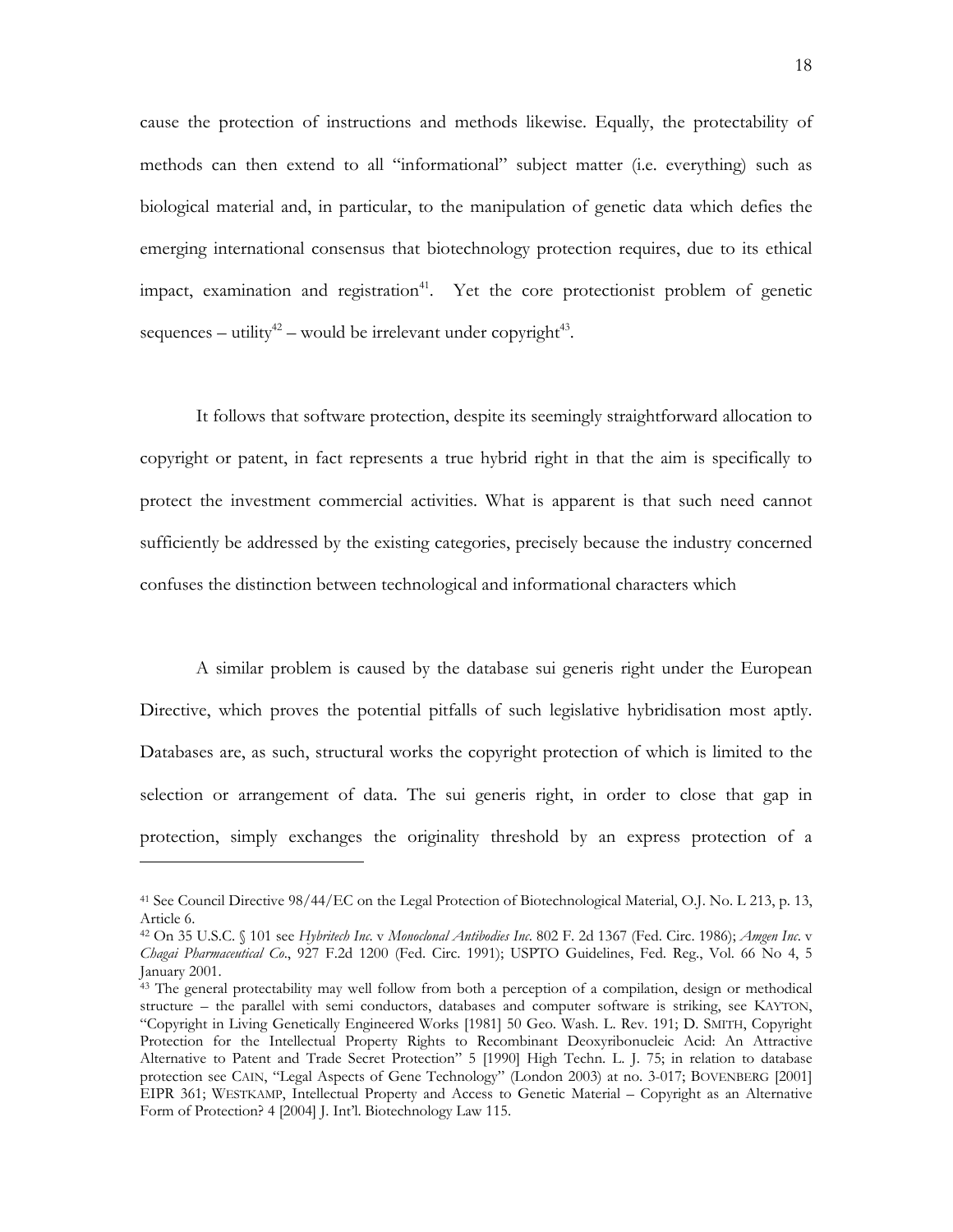substantial investment. The effect is an imprecise correlation between information and investment: The directive provides for the protection of a substantial part of the information present in a database against both private and commercial acts of extraction and/or reutilisation. This surpasses both the industrial property and the copyright standard. Protection is afforded against the use of a database as such, in that the directive confers upon the maker a right against transient copying and publicly making available these data. This, in effect, represents a straightforward use right which is, unlike semi conductor protection, not restricted to commercial uses. The main interpretational problem this yields is the absence of a market test on which the investment may be said to be jeopardises. The consequence is an omission of the limiting factors in both copyright and industrial property standards. This is even more complicated by the fact that the directive, despite containing a seemingly elaborate definition as to what a database shall be, is entirely unclear as to its correct object of protection – database, substantial part or investment.

Finally, the discourse on the protection of traditional knowledge should be mentioned. As to date, no model exists detailing or even approaching a clear cut definition of subsistence and scope of economic and exclusive rights. From an international perspective, it is clear that traditional knowledge protection can be utilised as a stock in global trade by developing countries, i.e. an asset which allows access to assets on a reciprocal basis. But from a doctrinal Intellectual Property perspective, the status as "property" remains rather dubious. First, although the proposed regimes are concerned with knowledge or information, any scheme of protection must overcome the fact that such knowledge cannot be allocated or owned. Therefore, it appears to lack a basic feature of other hybrid rights, namely as a function to facilitate technology licensing by providing a safe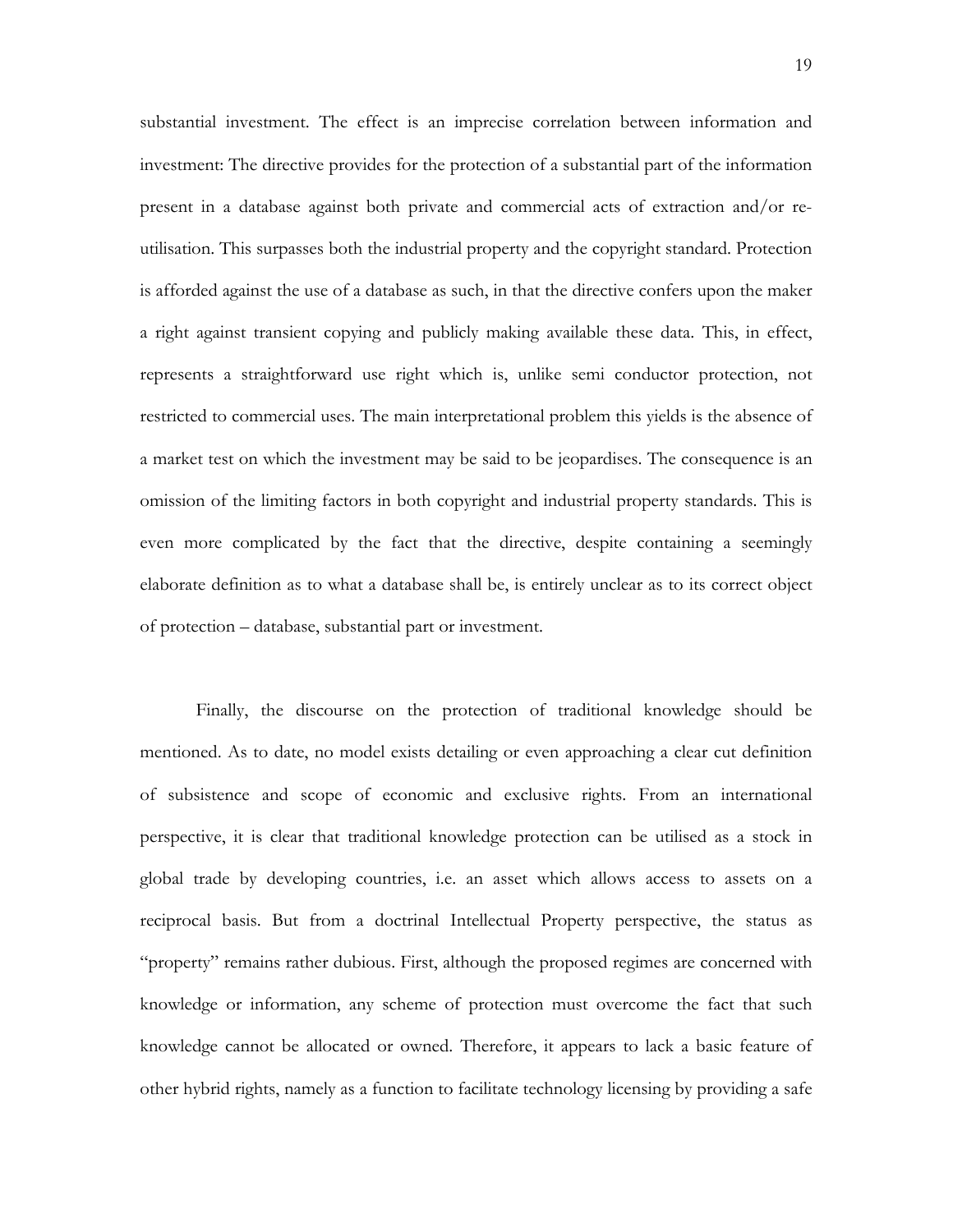legal environment for transactions. Furthermore, the underlying ground for protection significantly deviates from other Intellectual Property concepts – as a form of protection for investments, personality or origin. Any rights attached to forms of traditional knowledge will create public goods for the primary sake of excluding access and use. In that sense, traditional knowledge protection – although it may be deemed "hybrid" in the sense that it may attach to certain but entirely diverse forms of (indigenous) expression or existing assets - does not constitute intellectual property as we know it. In terms of the structure and architecture of such rights, any prototype for protection would therefore potentially follow role models already existing for public goods, i.e. in international cultural property<sup>44</sup> or environmental law. It is therefore more similar to forms of access prevention under international law, in the sense that protection must be based upon notions of public ownership, inasmuch as states have territorial sovereignty over land. The transformation into some form of "collective" rather than individual "property" – whatever this may signify – is certainly also a consequence of globalization. Yet the dispute over its protection reflects the "spill-over" effect of existing and new rights enacted in industrialised countries. This is true, most notably, in relation to new rights in technology, in particular specific database, topography, or software protection<sup>45</sup> as norm setting by industrialised nations.

# **TRIPs and Convergence**

<sup>44</sup> See, for example, the ["Convention for the Safeguarding of the Intangible Cultural Heritage 2003", under](http://portal.unesco.org/culture/en/ev.php@URL_ID=15782&URL_DO=DO_TOPIC&URL_SECTION=201.html)  <[http://portal.unesco.org/en/ev.php@URL\\_ID=17716&URL\\_DO=DO\\_TOPIC&URL\\_SECTION=201.ht](http://portal.unesco.org/en/ev.php@URL_ID=17716&URL_DO=DO_TOPIC&URL_SECTION=201.html)  $ml$  $>$ .

<span id="page-19-0"></span><sup>45</sup> See ULLRICH, "TRIPs and Technology Protection", in: Beier/Schricker, From GATT to TRIPs, p. 358.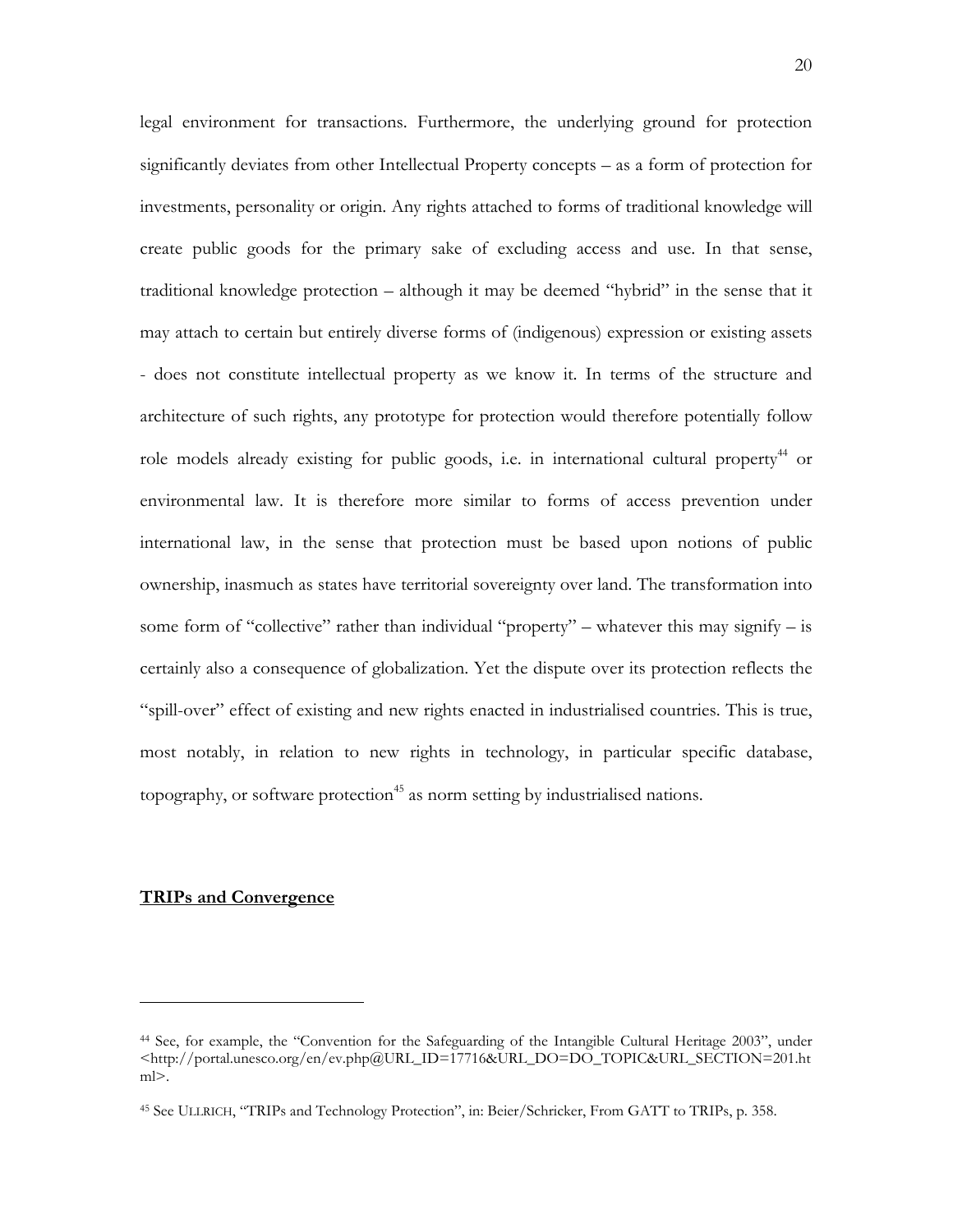The TRIPs agreement, as noted, particularly aims to promote advances in technology and innovation. At its core lies the unification of divergent Intellectual Property systems through the grant of two main principles, national and most-favoured-nation treatment, which seek to establish a high level of protection<sup>46</sup>. Its wide scope suggests that the rights granted are finite in relation to possible sui generis protection rights. Each conceivable right, it may argued, can be accommodated within the existing concepts $47$ . On the other hand, accepted divergent standards in patent and copyright equally suggest a certain freedom for autonomous interpretation as long as no explicit guidance is offered. In comparison to copyright, the obligations as to patent protection are much wider<sup>48</sup>, at least denoting an underlying policy for member states *not* to introduce barriers via novel non-reciprocal rights. Although the interpretation of claims is still left to members, there can be no doubt that TRIPs aims to achieve wide protection<sup>49</sup>. From the panel judicature it appears that, *if* copyright protection is afforded to an object, this relates to the entire set of rights under Berne<sup>50</sup>, The ensuing question is whether, and when, the introduction of new standards constitutes a violation of TRIPs, an issue which should be perceived from the perspective of the problems this creates:

<span id="page-20-0"></span><sup>&</sup>lt;sup>46</sup> On the pre-history see BRADLEY, "Intellectual Property Rights, Investment, and Trade in Services in the Uruguay Round (1987) Stanford J. Int. L. 57.

<span id="page-20-1"></span><sup>&</sup>lt;sup>47</sup> In general, see COTTIER, "The Prospects for Intellectual Property Rights under GATT" 28 (1991) CMLR 383, 386.

<span id="page-20-2"></span><sup>48</sup> This includes the general obligation as to "all inventions" (Article 27) as well as and the rather narrow exceptions (Articles 30, 31). See CORREA, "The GATT Agreement on Trade Related Aspects of Intellectual Property Rights: New Standards for Patent Protection [1994] 5 EIPR 327.<br><sup>49</sup> See BETON, "Are International Standards for Patent Claim Interpretation Possible?", [1994] EIPR 276;

<span id="page-20-3"></span>BRUCHHAUSEN, "Determining Patent Subject Matter in Grant, Infringement and Revocation Proceedings", [1989] 20 IIC 341.

<span id="page-20-4"></span><sup>50</sup> See WTO Panel, *United States – Sec. 110(5) US Copyright Act*, WT/DS160/R, Paras. 6.60 et seq. in relation to Article 11 and 11ter Berne Convention (i.e. the "minor importance" exceptions in US Copyright Law): TRIPs includes any unwritten rules of the conventions.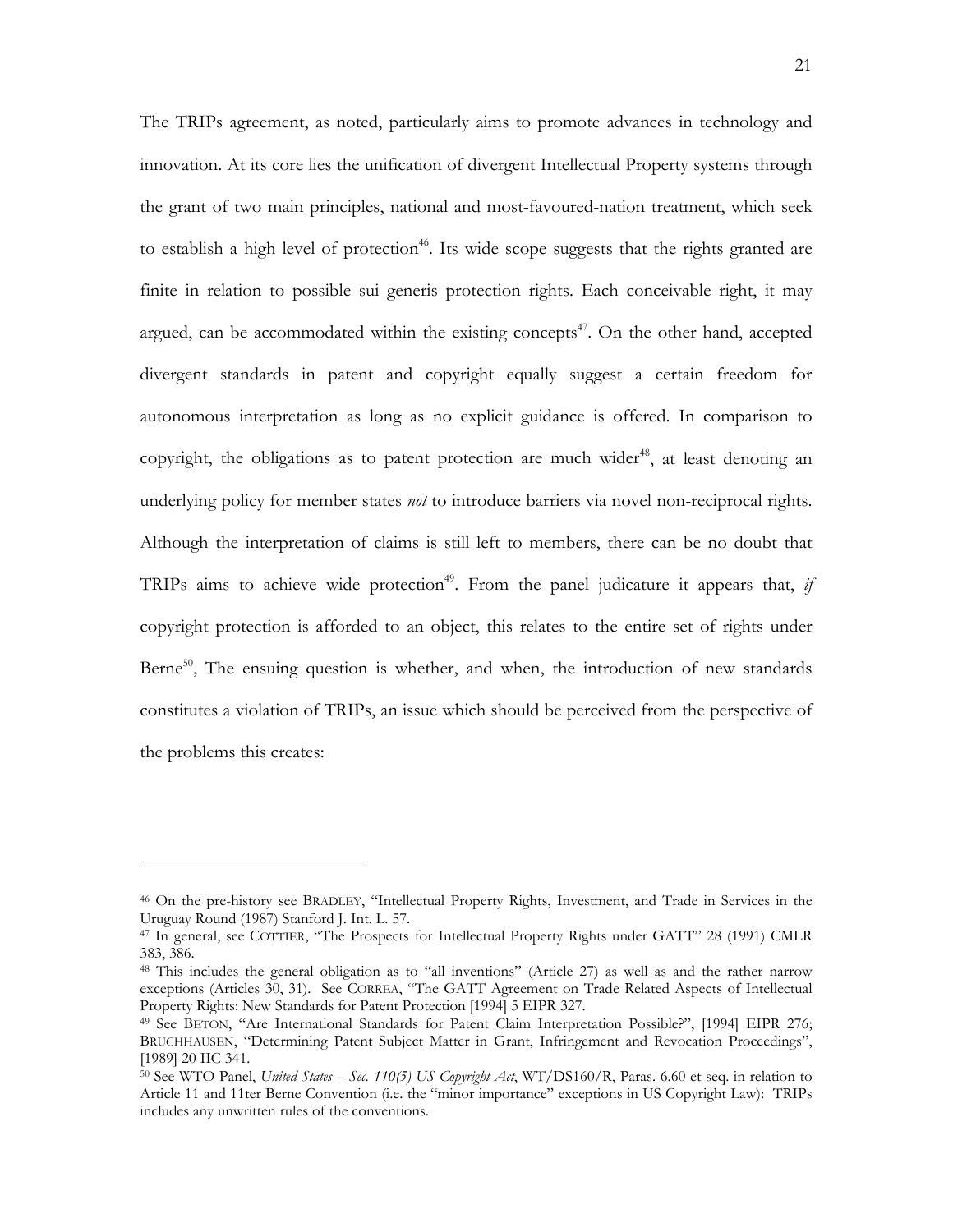- Hybrid rights outside the TRIPs categories can be coupled with reciprocity clauses. This, at first glance, does not constitute a violation since a hybrid right is classified by its (domestic) denomination. On the other hand, given both the scope of categories under TRIPs, and the complimentary obligation to protect against acts of unfair competition, it appears that nearly all forms of novel rights may ruin counter to this. Moreover, the express aim of technology promotion may impute a general obligation to comply with the national treatment obligation and thus to strive to accommodate informational items as far as possible into the existing copyright, trade mark or patent framework.
- On a more subtle level, the successive introduction of ever more immaterial commodities may also render the TRIPs framework redundant. As noted, the implementation of rights in information, based upon a more or less definable object, is nearly always directed towards the protection of investments in a particular industry. Already, the inclusion of software, databases and know how in TRIPs reflects norm setting by industrialised nations<sup>51</sup>, aiming at giving a modicum of national treatment protection under both categories<sup>52</sup>. The enclosure of technology related rights will facilitate responses from less developed countries in relation to traditional knowledge protection, which in turn may well dilute global standards. In that sense, the question of hybrid rights is closely intertwined to the general problem of the global Intellectual Property dynamics. In particular, if traditional knowledge is finally accommodated into existing frameworks in Intellectual Property rather than streamlined legislation, the impact in turn on domestic Intellectual Property will be

<span id="page-21-1"></span>

<span id="page-21-0"></span><sup>&</sup>lt;sup>51</sup> See SIMON [1989] 22 Vand. J. Transnational L. 367, 369;<br><sup>52</sup> ULLRICH, TRIPs and Technology Protection, in: Beier/Schricker, From GATT to TRIPs, p. 371.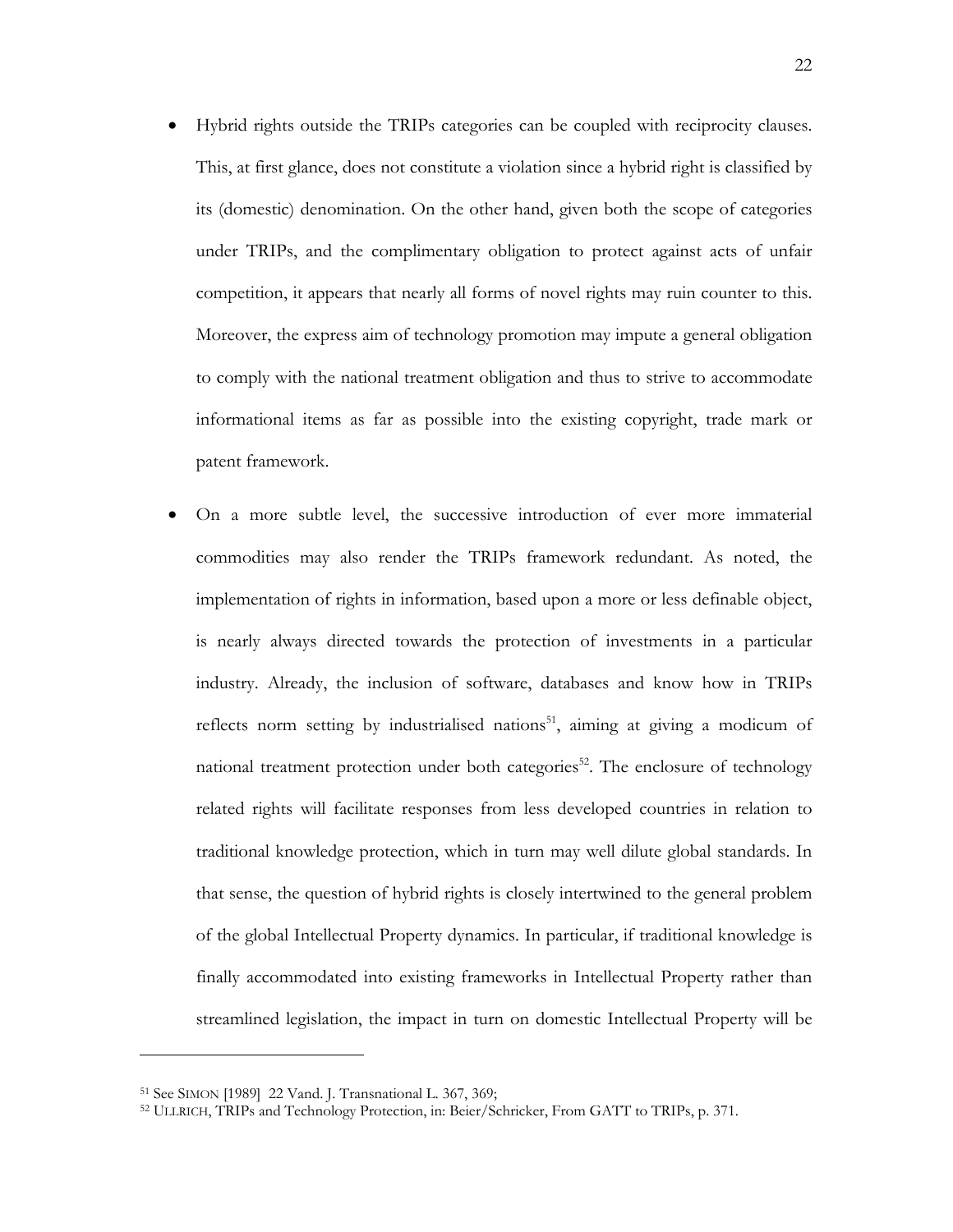grave since TK protection, as said, is exclusionary, preventive and unconcerned with individual ownership and commercial incentive. There exists a certain danger that an assumption of a wide connotation of the TRIPs categories facilitates ever more diluting dynamics.

# **Hybrid Rights and their Classification in TRIPs**

-

Hybrid rights develop from an assumed gap in protection standards in relation to specific industries. On a domestic level, the inherent categorisation can be proprietary or regulated under unfair competition or even general tort principles<sup>53</sup>. The regulatory aim of investment protection is as much a treaty obligation as a domestic or regional necessity. The primary danger, however, is a development of national standards which dissociates certain specific endeavours from the TRIPs *acquis*<sup>54</sup>. Similar interpretational problems exist if the approach is based upon external qualities following the industrial property / copyright dichotomy, i.e. a categorisation between invention and creation, between some technical characteristics and creative or aesthetic merit. Equally, new property titles will allow the application of the *lex specialis* or *lex posterior* principles<sup>55</sup>.

<span id="page-22-0"></span><sup>53</sup> Again, numerous examples exist in which courts have circumvented the infeasibility of Intellectual Property through notions of delict or unjust enrichment. In German law, general protection is afforded, through a form of quasi-property notion, against acts which devalue commercial activities. This includes the protection of rights associated with existing commercial services. In English law, courts have employed unjust enrichment notions due to the value associated with trade names, see *Lever* v *Goodwin* [1887] 36 Ch 1, 3; *Peter Pan*

<span id="page-22-1"></span>*Manufacturing* v *Corsettes Silhouette* [1964] 1 WLR 96.<br><sup>54</sup> Cf. REICHMAN, Universal Minimum Standards of Intellectual Property Protection under the TRIPs<br>Component of the WTO Agreement [1995] Int. Lawyer 345.

<span id="page-22-2"></span><sup>&</sup>lt;sup>55</sup> A principle recognised under GATT, cf. Appellate Body Report, "*EC – Measures Affecting the Importation of certain Poultry Products*, WT/DS69/AB/R (13.7.1998), p. 47.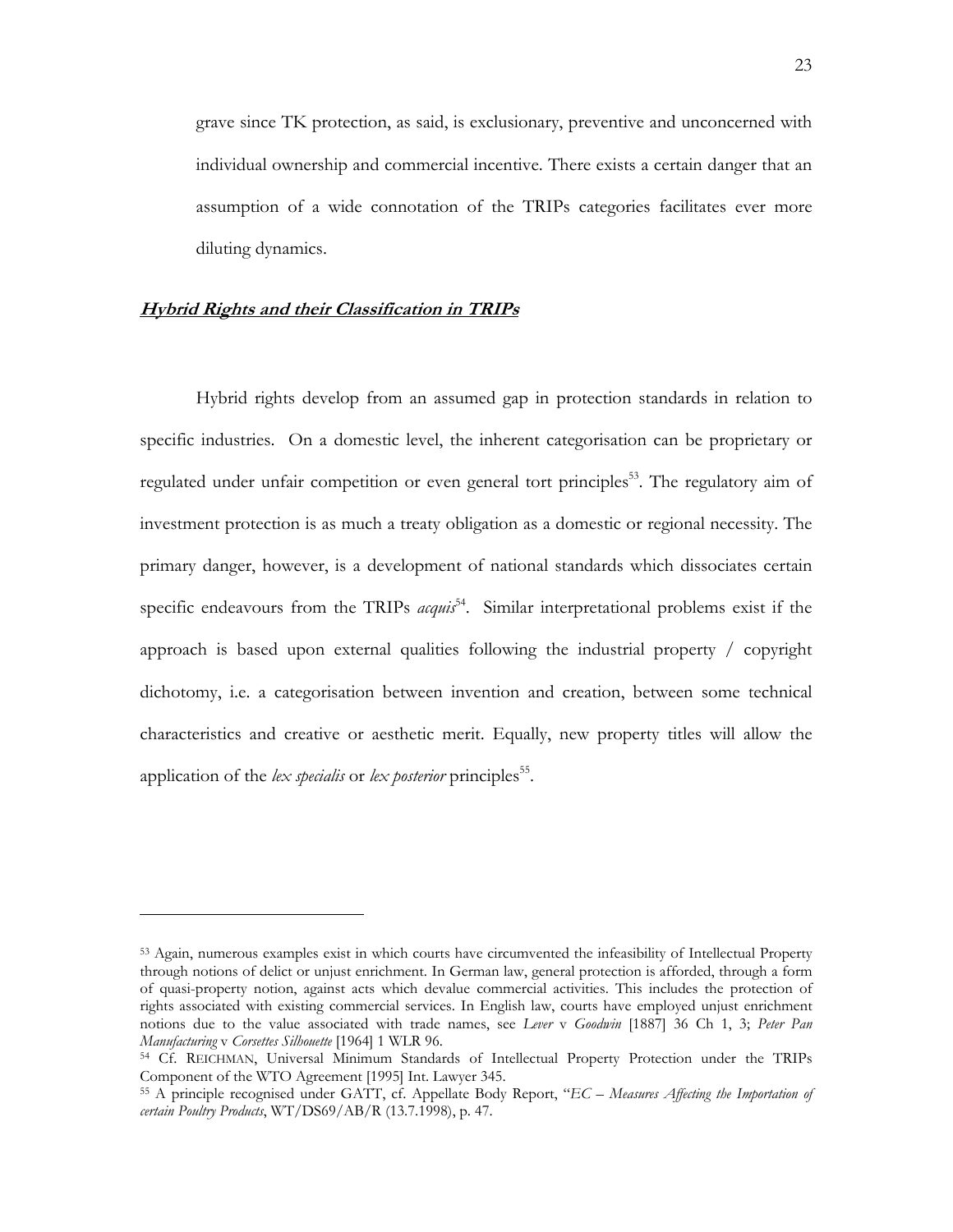These traditional limitations may serve as a working model for differentiation: if an object falls within either the invention / creation paradigm, sui generis protection would violate TRIPs<sup>56</sup>. But apart from the severely wide connotation this effects, the distinction is no longer compelling. Hybrid subject matter usually exceeds the core elements set by the traditional understanding. In addition, TRIPs does not require any specific statutory category<sup>57</sup>. The expanding fusion between technical and aesthetic properties elucidates that this approach is futile endeavour. And although certain conceivable industrial endeavours may be deemed sufficiently "novel" in relation to the written TRIPs acquis, most potential rights can at least be roughly accommodated to either the copyright or patent system.

Such test, based on a simple ontological comparison of protection regimes, would easily admit two equally valid arguments. Either the Intellectual Property right in question is, due to its denomination, outside the protected subject matter enumeration under Article 2.1 TRIPs. Conversely, it may well be argued that each possible notion of information can, necessarily, be located in between the patent/copyright dichotomy. The fact that the scope of protection is now extending certainly gives weight to this. Yet, the inclusion for certain hybrid subject matter proves that such view cannot be reconciled with the TRIPs acquis since the categories mentioned still refer to the status quo of Intellectual Property rights.

<span id="page-23-0"></span><sup>56</sup> In that sense SHERWOOD, Intellectual Property and Economic Development (Boulder, Oxford: 1990), pp. 32 et seq.

<span id="page-23-1"></span><sup>57</sup> Hence, protection of plant varieties or semi conductors may be granted by reciprocal sui generis or patent and – in the case of, for example genetic sequences - even copyright legislation.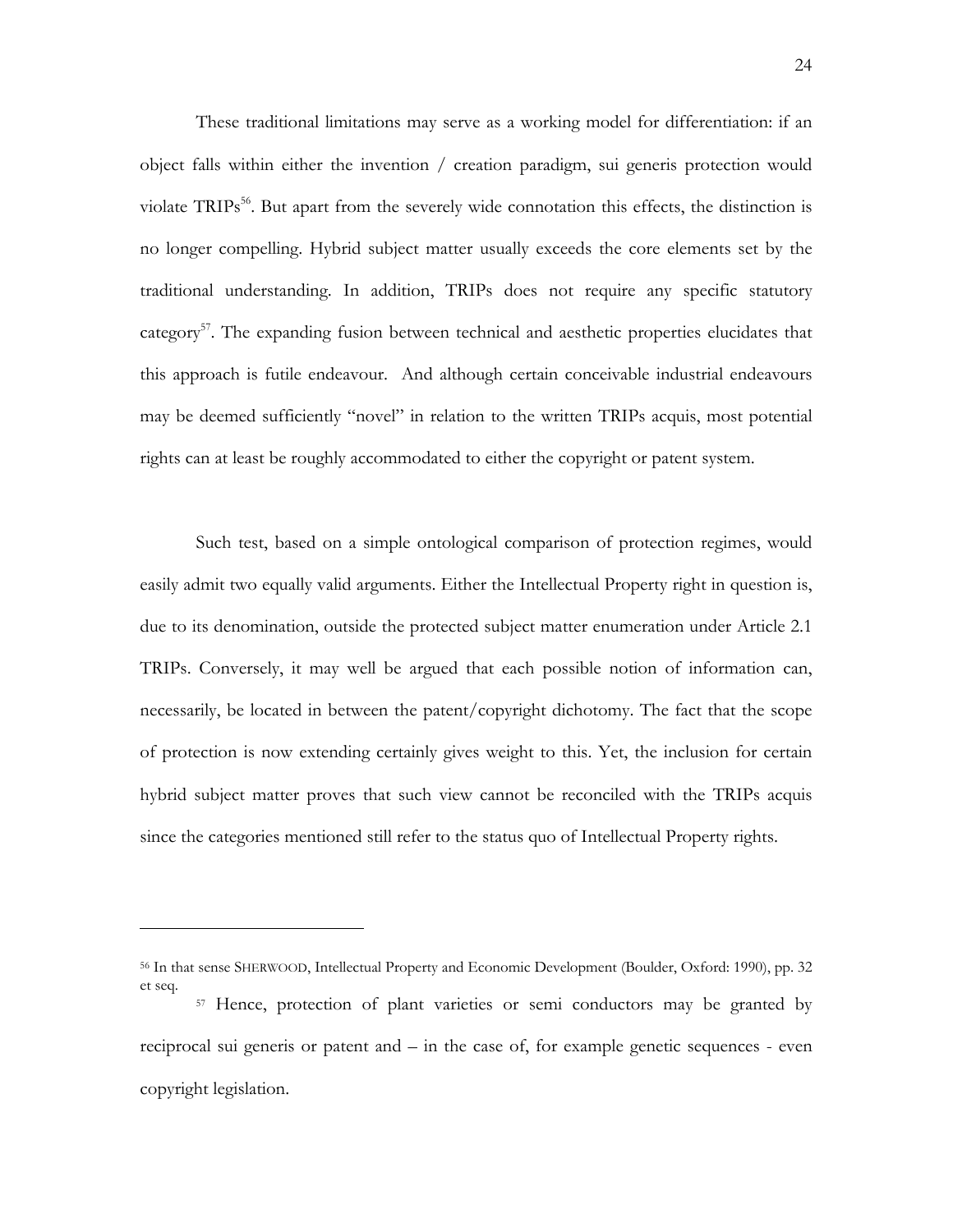As the enumeration of possible subject matter in Article 3 TRIPs is unconstrained, the underlying rationale may indeed force a wide interpretation of treaty obligations. There is a certain case for this, in that the criteria for IP allocation may be regarded as definite as long as protection is sought for technology, articulating the overriding rationale of technology protection as broad as possible<sup>58</sup>. This restricts opportunities to grant quasi-IP rights in endeavours either enumerated in TRIPs or classifiable as copyright or patent. But yet again, software protection demonstrates the pitfalls of such narrow view since it is based upon pragmatic rather than ontological considerations<sup>59</sup>. In addition, the transgression of established standards of originality in relation to technology related works from traditional concepts into a harmonised form appears, at the moment, to be unattainable*[60.](#page-24-2)* 

If the admissibility of hybrid rights under TRIPs does not pose a linguistic problem, an approach based upon underlying factors for protection perhaps seems more constructive. However, the agreement remains equally silent as to an overriding policy for protection. The principle objective of fostering technology transfer certainly presents a much too extensive concept since nearly every imaginable creation enables such opportunity. If the patent/copyright dichotomy is still placed upon the distinction between a use right and a bundle of rights, the expansion of protection towards both ends of the dichotomy would prove that subject matter exceeding the traditional set of rights need not be incorporated into the general national treatment obligation at all.

<span id="page-24-2"></span><span id="page-24-1"></span><span id="page-24-0"></span>

<sup>&</sup>lt;sup>58</sup> ULLRICH, TRIPs and Technology Protection, in: Beier/Schricker, From GATT to TRIPs, p. 369.<br><sup>59</sup> See LAHORE, "Intellectual Property and Unfair Copying: Old Concepts, New Ideas" [1992] EIPR 428, 429.<br><sup>60</sup> See LEA "In De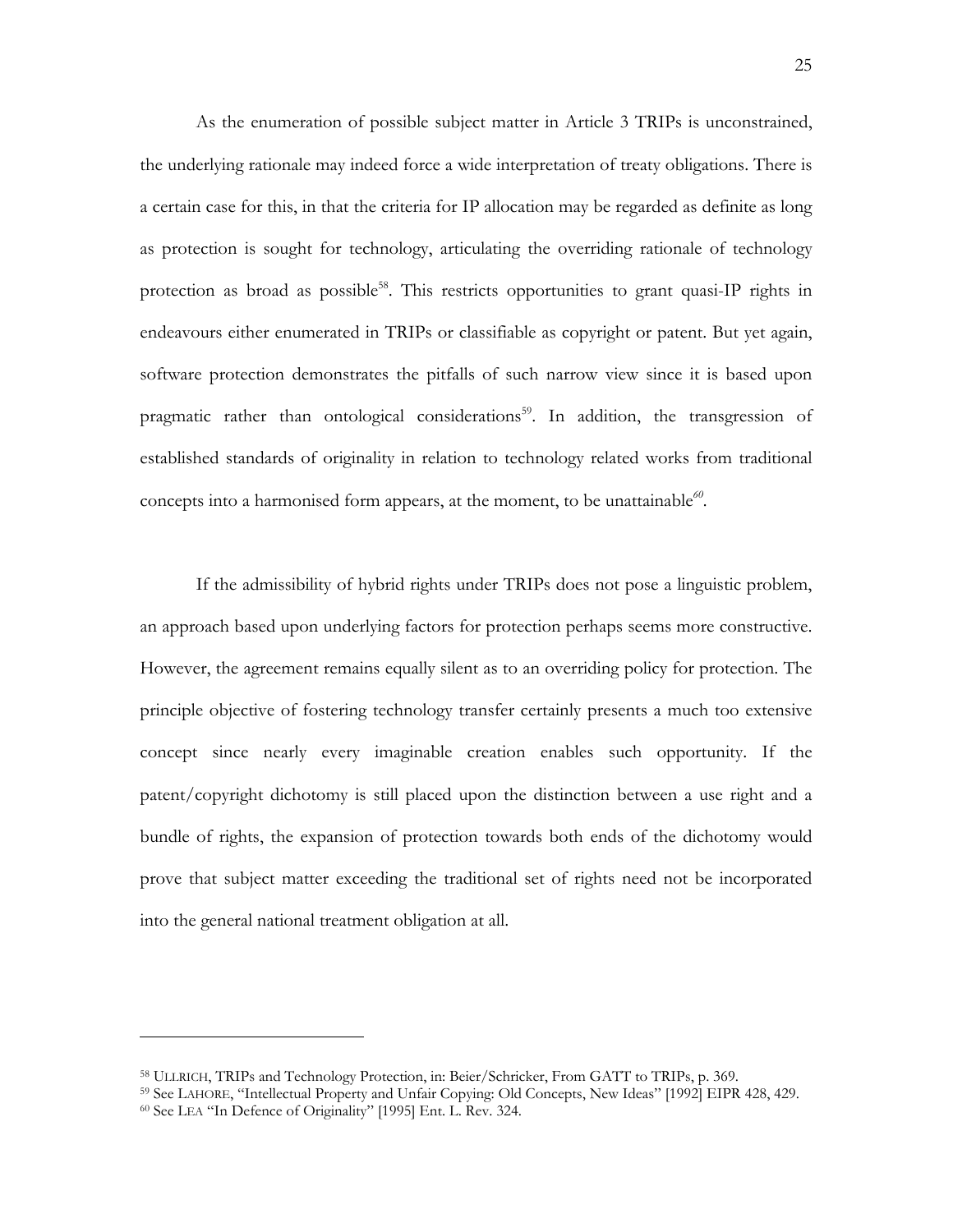#### **Proportionality in TRIPs and GATT/WTO: Hybrid Rights as Barriers to Trade**

TRIPs, therefore, allows mutually exclusive perceptions. Yet both solutions fail to answer the question of a violation through hybrid rights: Either members are entirely at liberty, or TRIPs is interpreted so widely so as to include every conceivable effort between the industrial property and copyright concepts, and beyond. Both interpretations would render more advanced lines of reasoning redundant.

Certainly, some starting points can be asserted which would point the analysis into either direction. It is trite that a violation seems more likely the more the subject matter is proximate to an existing category in the traditional sense. Protection for straightforward aesthetic creations would thus circumvent the obligations under Articles 3 and 2.1 TRIPs. The same approach may be taken in relation to potential assets outside the scope of TRIPs, such as diagnostic methods which TRIPs assigns to patent  $law<sup>61</sup>$ . Hence the restriction of legislative freedom cannot be deduced from either categorisation.

The issue is thus primarily one of balancing national and global interest under a proportionality test. Such test is not foreseen in TRIPs but exists in various legal instruments, most notably the "Agreement on Technical Barriers to Trade" (TBT) (Article 2.2) and, under the general framework in Articles XI and XX (d) GATT/WTO. Article 2.2 TBT sets forth a general prohibition to introduce legislation which presents unnecessary

<span id="page-25-0"></span><sup>61</sup> TRIPs, Article 33.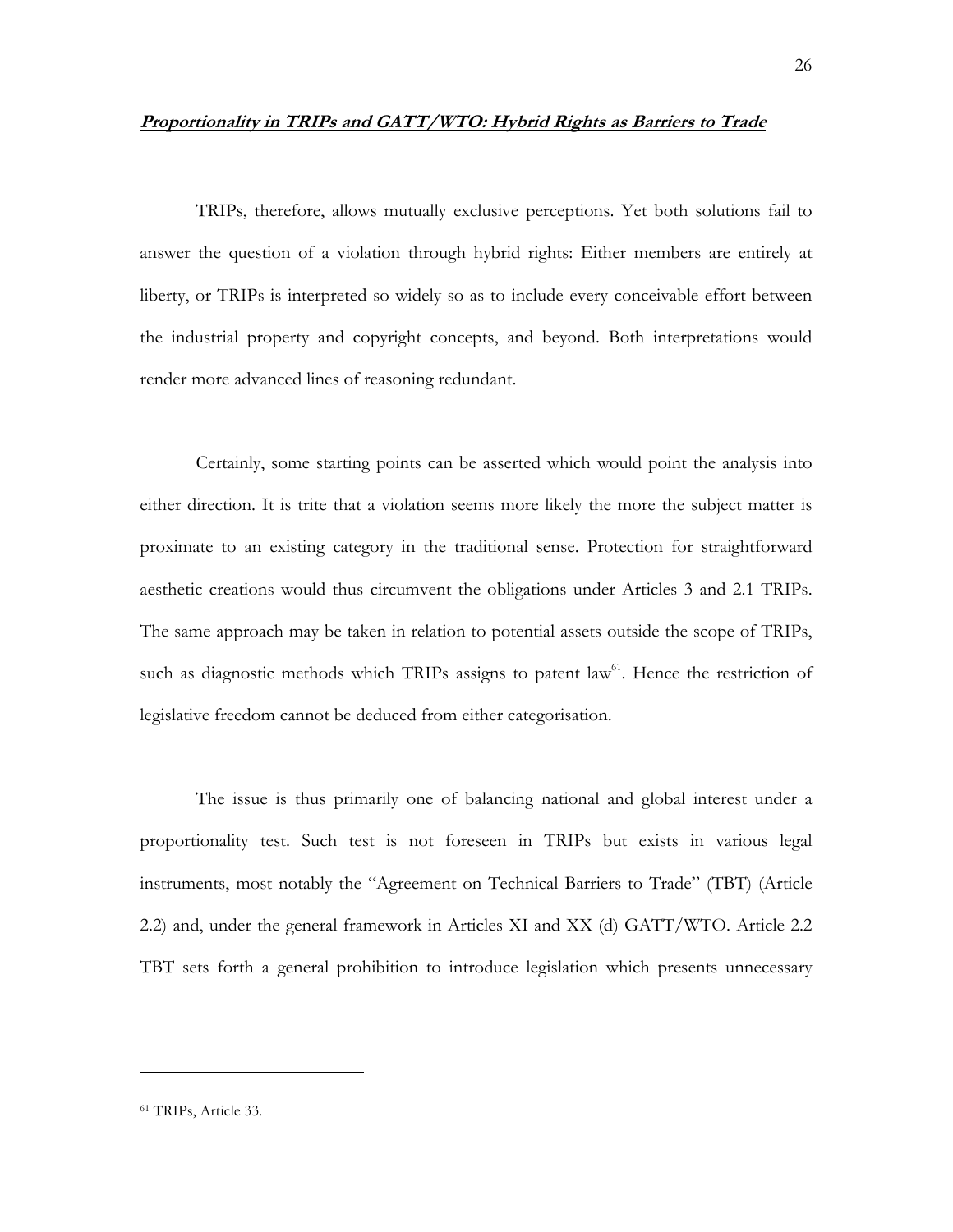obstacles to international trade<sup>62</sup>. Likewise, Articles XI and XX (d) GATT/WTO contain a general provision which imputes that measures taken need to be weighed against their detrimental impact upon fundamental standards (i.e. *ordre public*) [63.](#page-26-1)

What remains open is which factors present viable parameters for a proportionality and which weight they are given in relation to each other. Both TRIPs and the GATT/WTO only seem to allow derogations from the *acquis* if substantial national interests are concerned, typically in relation to national safety and the like $^{64}$ . Therefore, Articles XI (d) and XX are inapplicable as such. Perhaps the most convincing approach lies in an application of the principles underlying Article 2 (2) TBT. In that sense, the introduction of new titles would be justified as long as the restrictions on international trade do not pose an *unnecessary* barrier to trade. The question as to when this is the case can be deduced from either TRIPs or general international trade principles. Under a proportionality test, the main issue is the definition of (1) aims which are legitimate under the GATT framework and (2) whether these present an *unnecessary* barrier to international trade. The following constitutes a rough amalgamation of parameters which may be balanced.

### *Non-Legitimate Aims: Circumvention as an Intended Barrier to Trade*

-

The first step in the analysis would certainly exclude the implementation of new property rights for the sole reason of circumventing obligations arising from Article 1.2. TRIPs. As noted, a certain assumption for such advances exists if new titles are introduced

<span id="page-26-0"></span><sup>62</sup> See KENNEDY, World Trade Law, 1099; WEISS/HERMANN, Welthandelsrecht (C.H.Beck, Munich 2003), p. 398.<br><sup>63</sup> AHN, Comparative Analysis of the SPS and TBT Agreements [2002] Int. Trade L. & Reg. 85, 88.

<span id="page-26-1"></span>

<span id="page-26-2"></span> $64$  A similar reasoning is found in Article 30 (2). However, Article 30 (2) even seems to be more generous since it allows restrictions on the free movement of good if justifies by Intellectual Property law.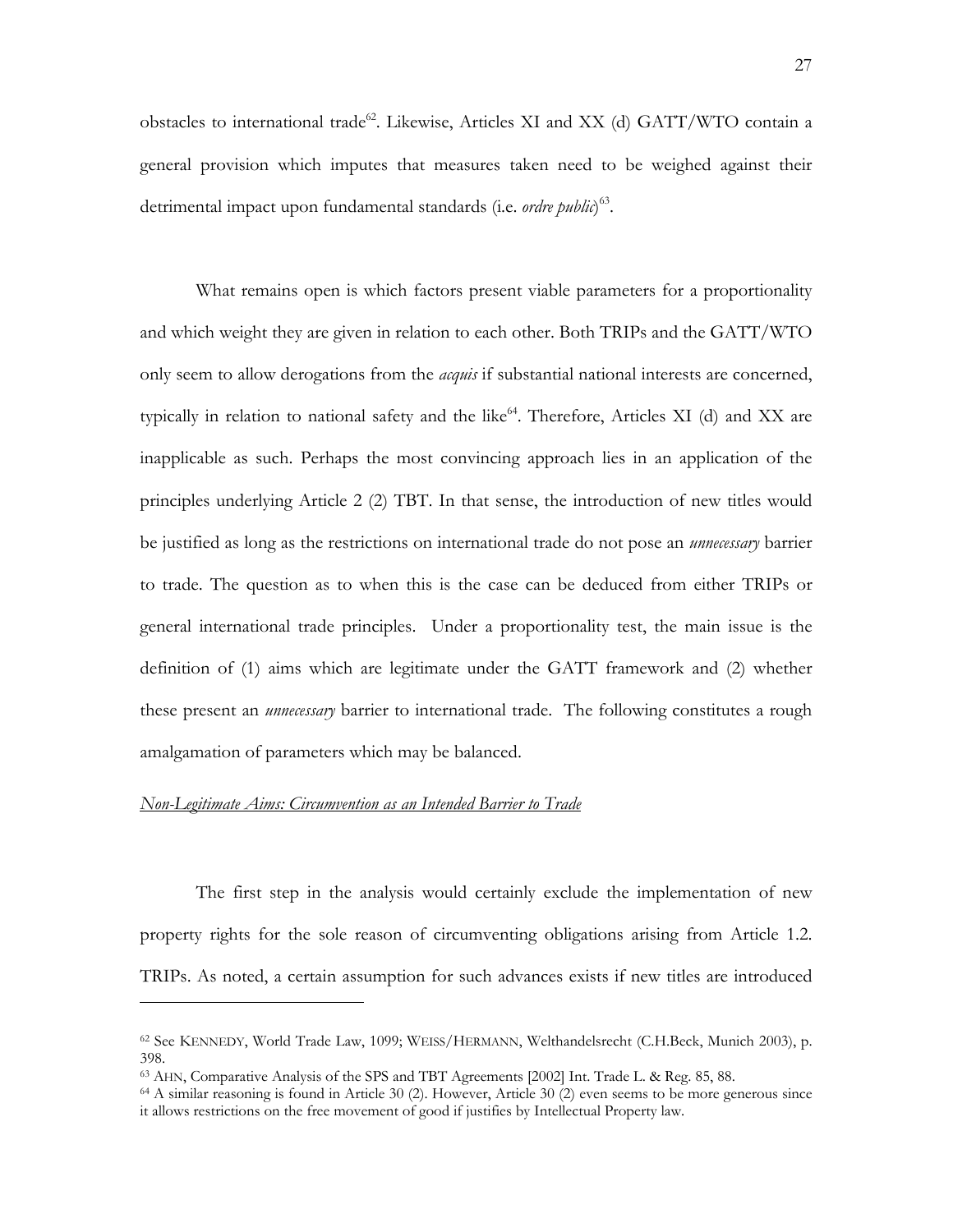which previously used to be protected under one of the categories mentioned, for example a specific protection for designs in particular industries or the protection of assets which are least listed under certain category in TRIPs. This would include patent protection for certain methods<sup> $65$ </sup> since the category is mentioned in TRIPs $^{66}$ .

Yet the assertion of straightforward cases in which the introduction of hybrid rights would constitute an illegitimate purpose under Articles XI and XX (d) GATT seem very limited. In most cases, further reasons exist which may justify the implementation of hybrid rights. In addition, members will not easily trade in opportunities opened by TRIPs for the apparent danger of retorsion. The introduction of sui generis legislation will thus, as such, only be contemplated if the advantages outweigh such jeopardy. Hence, the practical danger of an international diversification and overlap of rights outside the patent and copyright paradigms will be limited by the self regulatory mechanisms of TRIPs. If the TRIPs rationale of a cumulative fostering of internal and external markets works, it seems that members will not easily trade in the opportunities for patent or copyright protection which may exist in third countries. These considerations considerably limit the problem, since the dissociation of specific subject matter would then occur due to overriding domestic or regional principles. This can be ascertained for subject matter reciprocal protection of which is important for the sake of legal and regulatory certainty in countries in which the protected articles shall be marketed. It follows that the creation of hybrid rights can only be deemed a

<span id="page-27-0"></span><sup>65</sup> It must be noted, however, that national advances for, e.g., specific protection of diagnostic methods or business methods would then require reciprocity as against countries which protect these under patent law. As noted, reciprocity cannot, as such, be made dependent upon an initial category.<br><sup>66</sup> Here, the GATT framework bears similarity to Article 30 (2) EC which likewise maintains a proportionality

<span id="page-27-1"></span>in relation to potentially justifiable barriers set by national law. However, from the intention of both the EU Treaty and WTO/GATT it is apparent that the test under EU law is much stricter.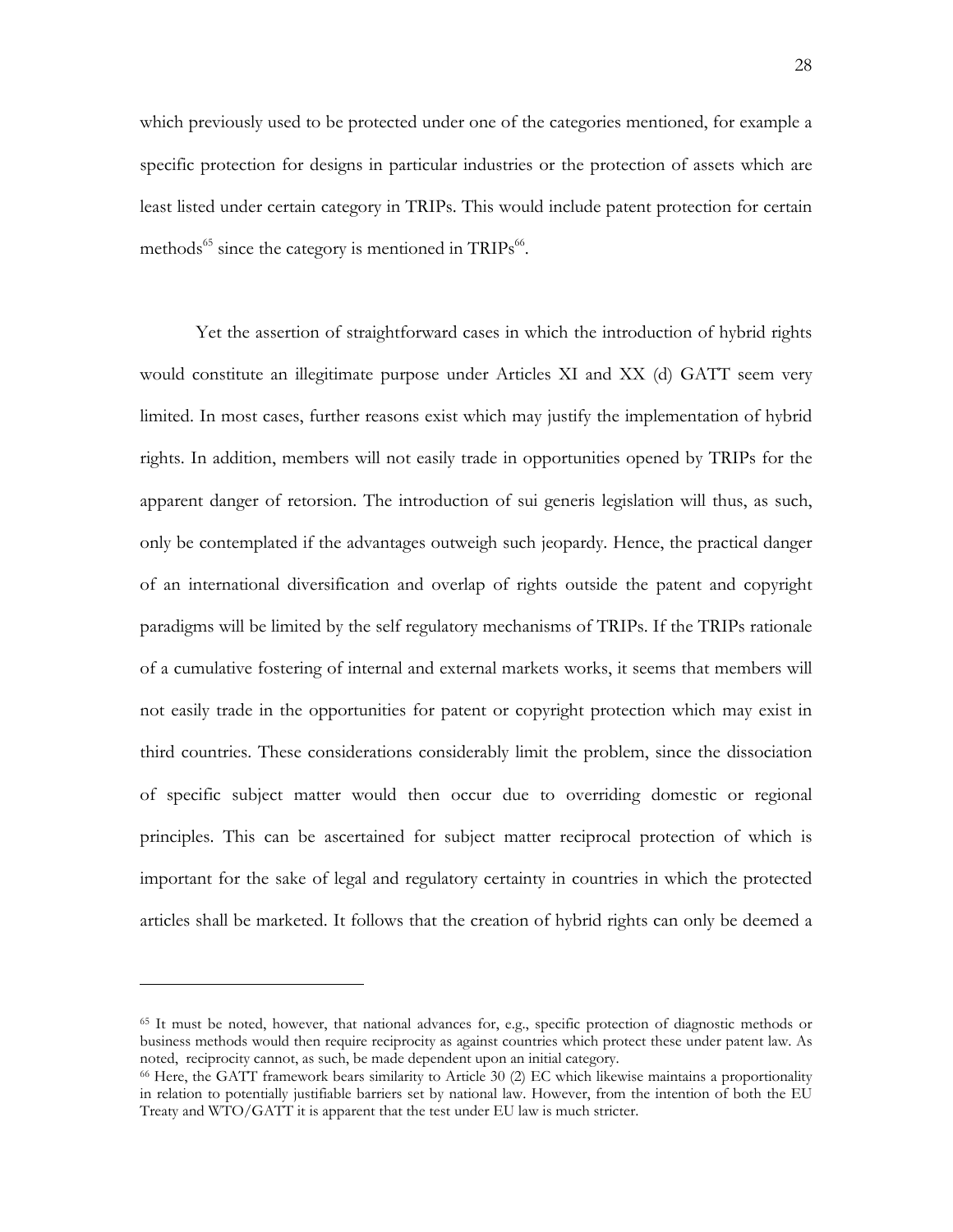non-legitimate aim once the reason for its introduction is purely to gain a commercial advantage. This may be asserted in relation to the promotion of domestic industries.

# *Legitimate Aims and Proportionate Measures: Some Possible Starting Points*

But in most cases, the introduction of sui generis legislation will at least also include further considerations which TRIPs is not concerned with. These may be domestic reasons, issues of cross border harmonisation, ethical issues or issues which do not pertain to Intellectual Property as such. These need to be analysed and balanced. A proportionality assessment – the correct scope of which requires much more detailed research - must take into account both the factors relevant under TRIPs and GATT/WTO. These factors comprise, the existing *acquis*. It seems trite that the implementation of sui generis protection violates that *acquis* if an international consensus as to an allocation can be unmistakeably be ascertained. Given the sheer scope of such ontological exercise, however, such test remains extremely convoluted $67$ .

There are, put forward rather tentatively, at least six possible rationales which may substantiate that novel subject matter constitutes a legitimate objective under national or regional law. These are:

<span id="page-28-0"></span> $67$  The issue is not whether a right portrays certain properties which allow an allocation but, first of all, whether the right is intended to preserve or foster innovation and investment in national markets. As noted, this is specific to semi conductors, databases, software, plant varieties and apparently also to geographical indications. Yet the more it is likely that the right in question has a spill over effect on the regulation of other industries – such as the sui generis right in databases has with the "information" property notion is conveys – the less it is likely that the effect on TRIPs/GATT is necessary.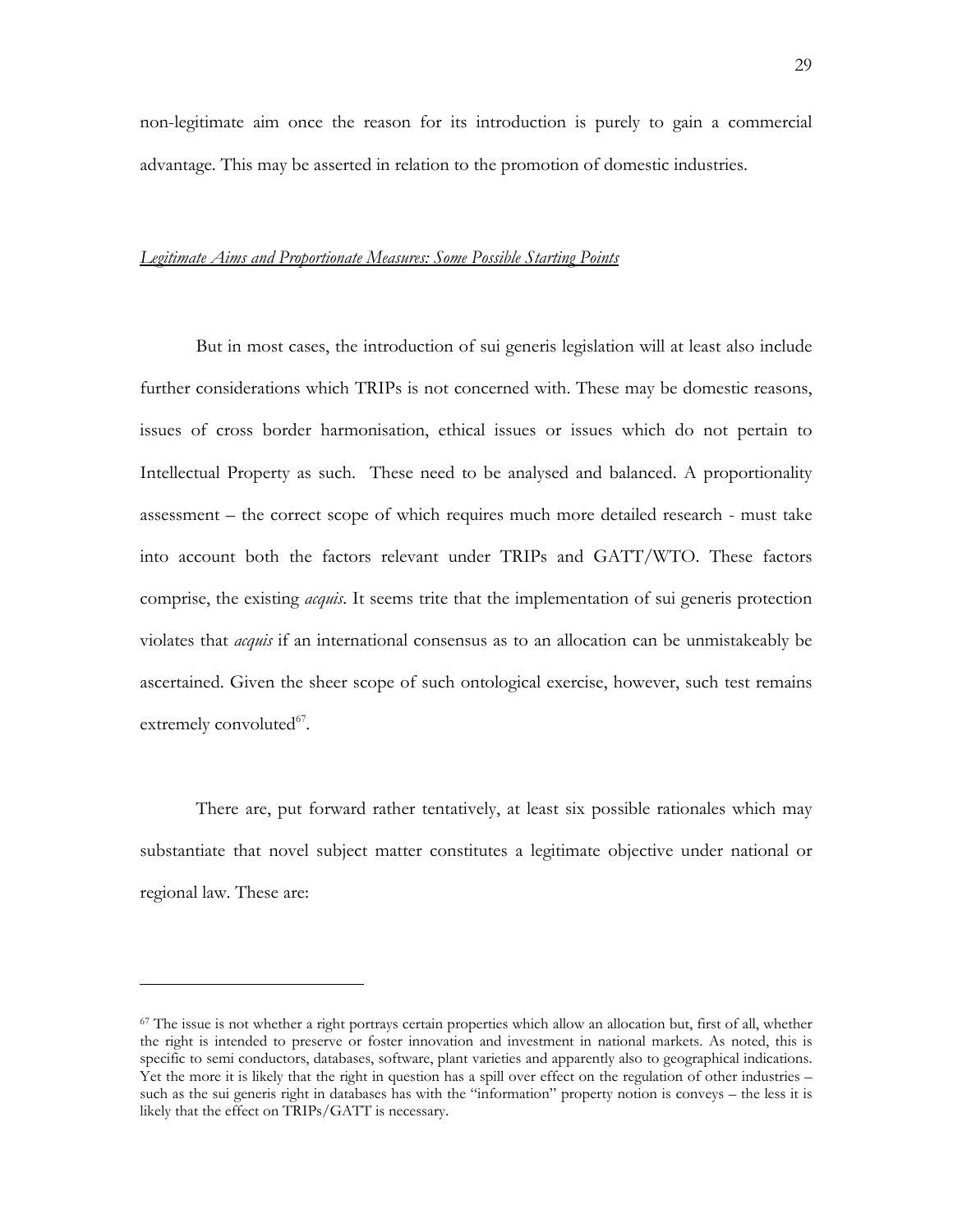The general characterisation as typical or atypical Intellectual Property right.

The degree to which the regulation foreseen concerns an identifiable subject matter.

The degree to which it has a "spill-over" and thereby convergence effect, and thus affects subject matter to be protected under TRIPs.

The uniqueness of the industry concerned and the specificity of its needs.

Harmonisation issues, in particular those between the Copyright and Droit d'Auteur Systems in the European Union

Ethical Considerations, such as the exclusion of access to certain commodities (i.e. folklore or biological material).

Very specific forms of Intellectual Property protection normally correlate with specific needs to regulate industries on a domestic level. A good example is the protection afforded to semi conductors. The lack of litigation here proves that the primary object is to facilitate and promote transaction in technology licensing. It appears that the more specific the industry regulated is, the less a violation of TRIPs principles is adamant. In particular, an assumption of a legitimate national regulation interest may exist if examination and registration systems are in place. Here, the apparent national interests override TRIPs.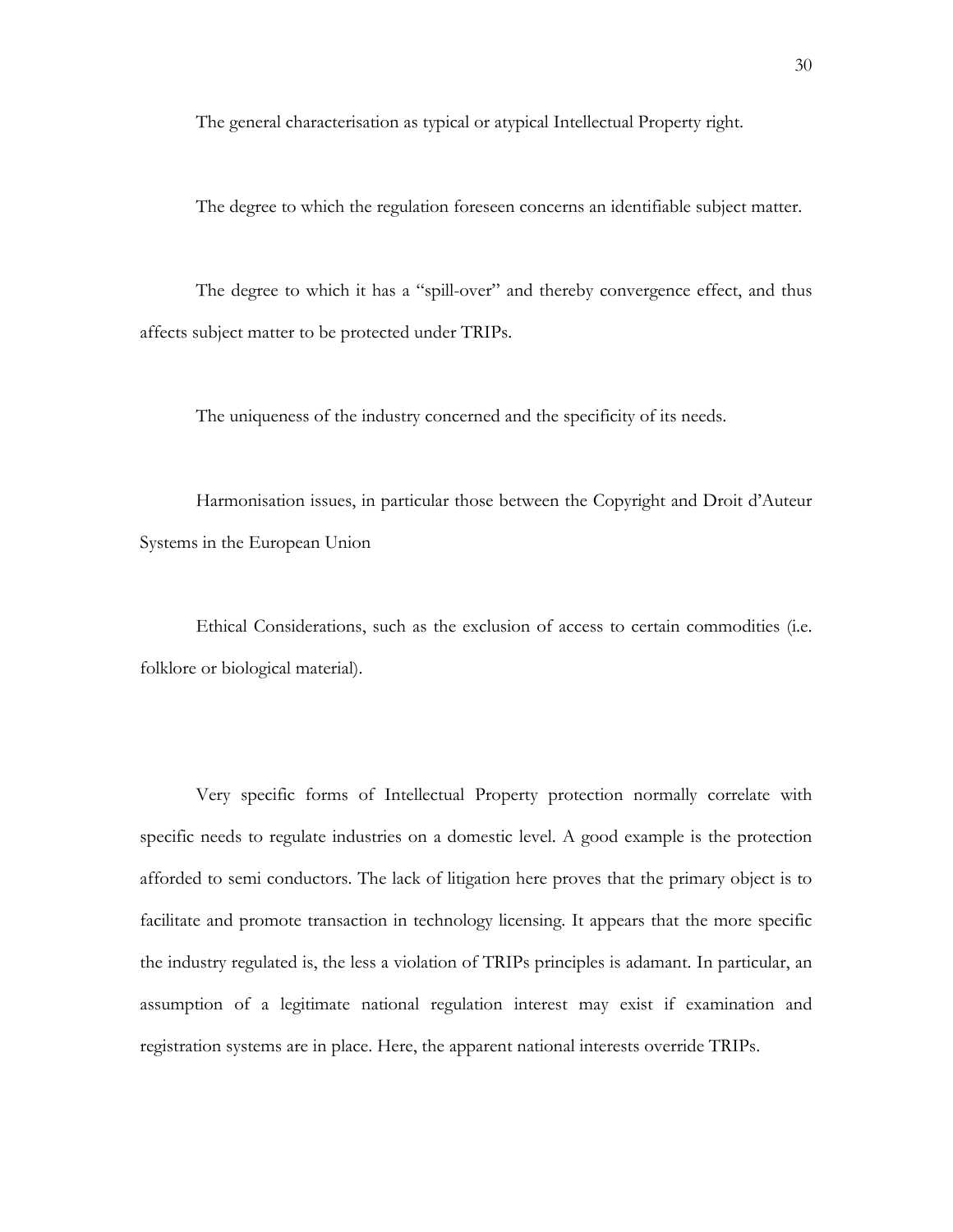The problem becomes more aggravated the more akin the subject matter is to conventional categories, in particular with a view to the recent derogation in copyright standards. As to database protection, it may be argued that the obligation under Article 10 (2) TRIPs – pertaining to copyright only – immobilises any further advances, in particular because it may be said that the sui generis protection is a simple accumulation of Anglo-Australian copyright principles which coincides with continental and US-American misappropriation and unfair competition regimes. It may also be questioned as to whether a database industry can be defined given the enormous potential for the protection of all conceivable forms of information collations. However, the main problem with such advance is that it bars any further developments to create more specific and bespoke forms of protection. This must be balanced against the problem of the increasing dynamics facilitated by the accommodation of unsuitable subject matter into existing systems. What is obvious, however, is that if preference given to bespoke protection<sup>68</sup> triggers international consultations and may facilitate insights, on an international level, which are be beneficial with regard to the domestic or regional convergence problem.

As to the issue of harmonisation of laws - in particular in EU copyright harmonisation - it seems erroneous to infer a general justification on the basis of harmonisation requirements under European primary obligations. In that sense, the European Union has to observe the same principles as other members<sup>69</sup>. Moreover, it is

<span id="page-30-0"></span><sup>&</sup>lt;sup>68</sup> The terminology needs clarification. The term "specific subject matter", as used here, refers to both the degree to which an object is definable and thus unequivocally attributable to one individual protection regime, and to the degree of uniqueness of rights granted. The more specific rights are in relation to a certain right (i.e. through requirements such as a limited term of protection which reflects the life circle of typical investments in relation to the particular industry)<br><sup>69</sup> Cf. ECJ, *International Fruit Company v Produktschap voor Groenten en Fruit*, [1972] ECR 1219 (on the – then –

<span id="page-30-1"></span>Community obligations in relation to the GATT Agreement..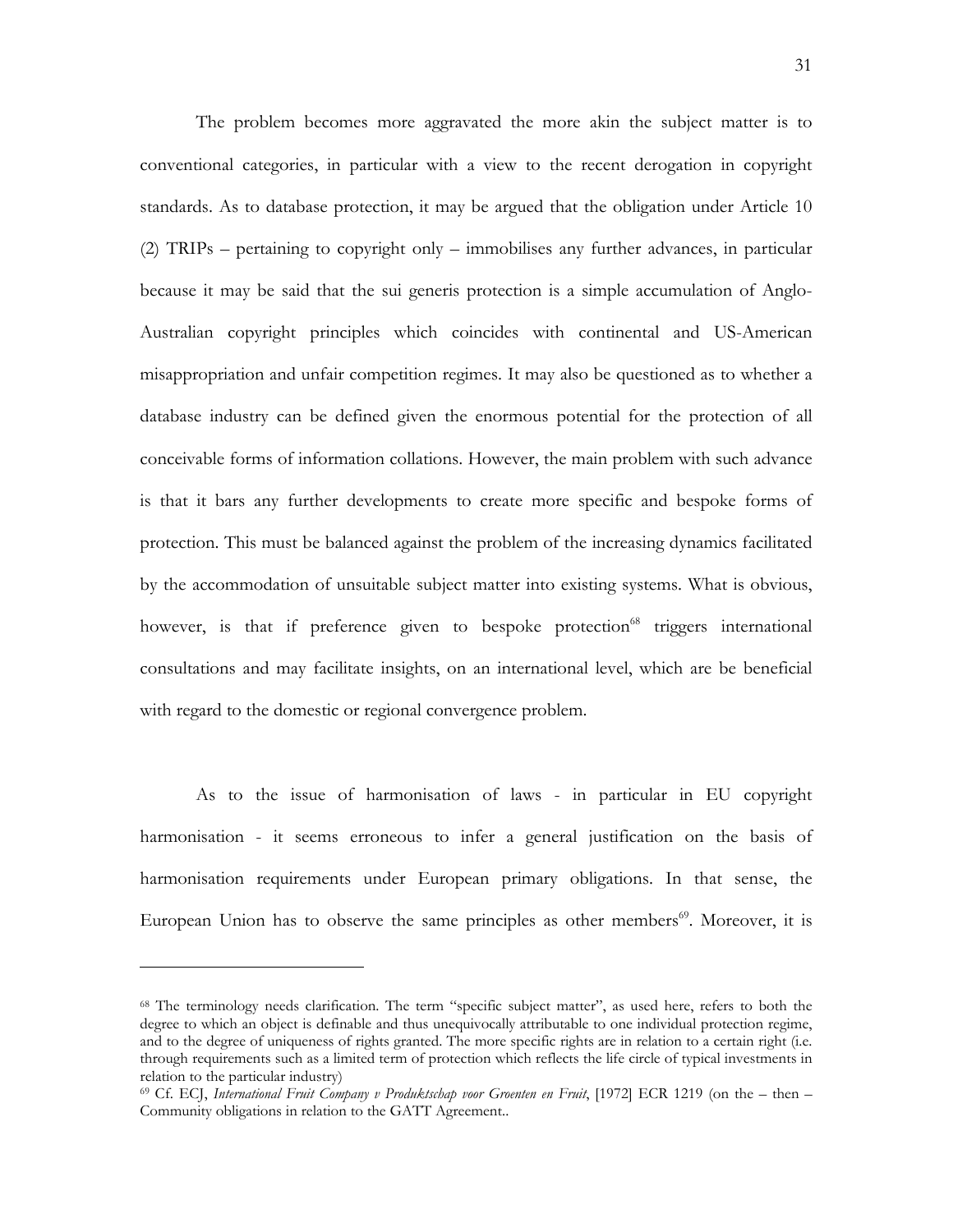difficult to imagine a panel discussing the legitimacy of new property titles under EU law<sup>[70](#page-31-0)</sup> and the degree to which such new title is necessary in relation to the underlying internal market aim. Therefore, the same arguments as pointed out above can be employed. If harmonisation is necessary, as in the case of non-original databases, and can only be achieved through the invention of a new category, the proper solution must lie in a generous interpretation of that right as against third countries<sup>71</sup>. But perhaps the more complex problem here is the general relationship between EU and WTO law<sup>72</sup>.

Finally, the question of ethical considerations needs clarification. This is primarily a problem of the protection of traditional knowledge as an exclusionary and preventive means. It is, as noted, an immediate consequence of both the market and physical access facilitated under GATT/WTO. This allows, it is suggested, the application of the principles laid down in Article XX (d) GATT - i.e. the *ordre public* provision – as a basis for a justification of new traditional knowledge assets in developing countries. In addition, the uniqueness of the necessary architecture and its functional difference from traditional Intellectual Property has already been pointed out.

In conclusion, it appears that the various intricacies of the convergence issue have, in relation to Intellectual Property as a global trade asset, significant practical consequences.

<span id="page-31-0"></span> $70$  There exists a dispute as to whether the European Union can enact new property titles on the sole basis of the possible of the internal market. The European Court of Justice takes a rather generous view, see ECJ, *Spain* v. *Council* (1995) Europäische Zeitschrift für Wirtschaftsrecht (EuZW) 666; DRASCH, "Die Rechtsgriundlage des europäischen Einheitsrechts im Bereich des gewerblichen Eigentums (Art. 100a, 235, 36 und 222 EGV)",

<span id="page-31-1"></span><sup>(1998)</sup> Zeitschrift für Europäisches Privatrecht (ZeuP) (1998) 116.<br><sup>71</sup> Provided that other aspects are not present, the European Union would be obliged to grant reciprocal status<br>in relation to the database sui generis r

<span id="page-31-2"></span> $172$  The EU does not consider the TRIPs Agreement to have direct effect since it is deemed a flexible and temporary instrument; cf. Council of Europe, O.J. EC 1994, No. L 336, pp. 1-2.